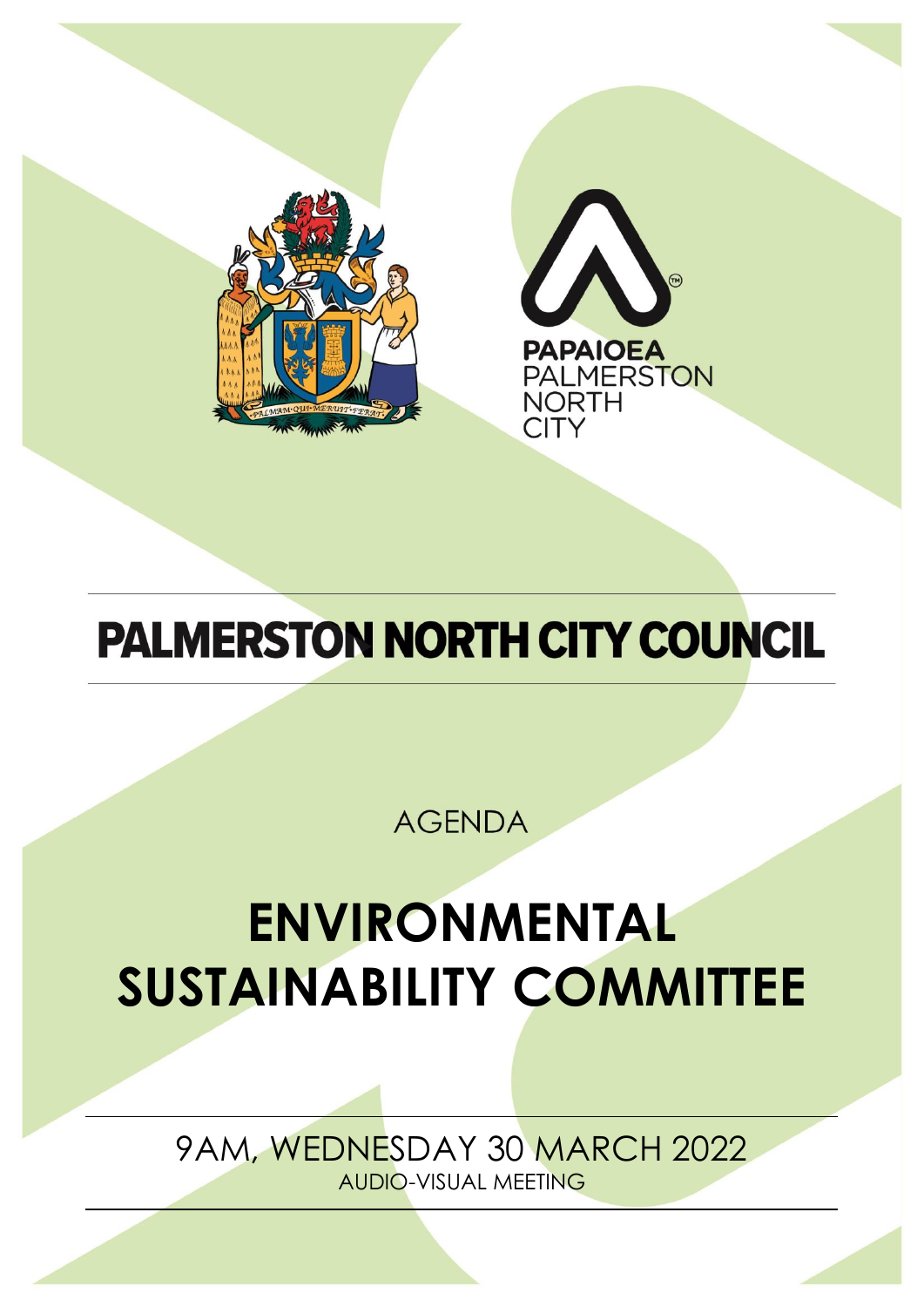# **MEMBERS**

**Brent Barrett (Chairperson) Zulfiqar Butt (Deputy Chairperson) Grant Smith (The Mayor) Vaughan Dennison Orphée Mickalad Renee Dingwall Karen Naylor** Lorna Johnson **Aleisha Rutherford Billy Meehan** Mr Peter Te Rangi

AGENDA ITEMS, IF NOT ATTACHED, CAN BE VIEWED AT

pncc.govt.nz | Civic Administration Building, 32 The Square City Library | Ashhurst Community Library | Linton Library

**Chris Dyhrberg** Acting Chief Executive | PALMERSTON NORTH CITY COUNCIL

Te Marae o Hine | 32 The Square Private Bag 11034 | Palmerston North 4442 | New Zealand pncc.govt.nz

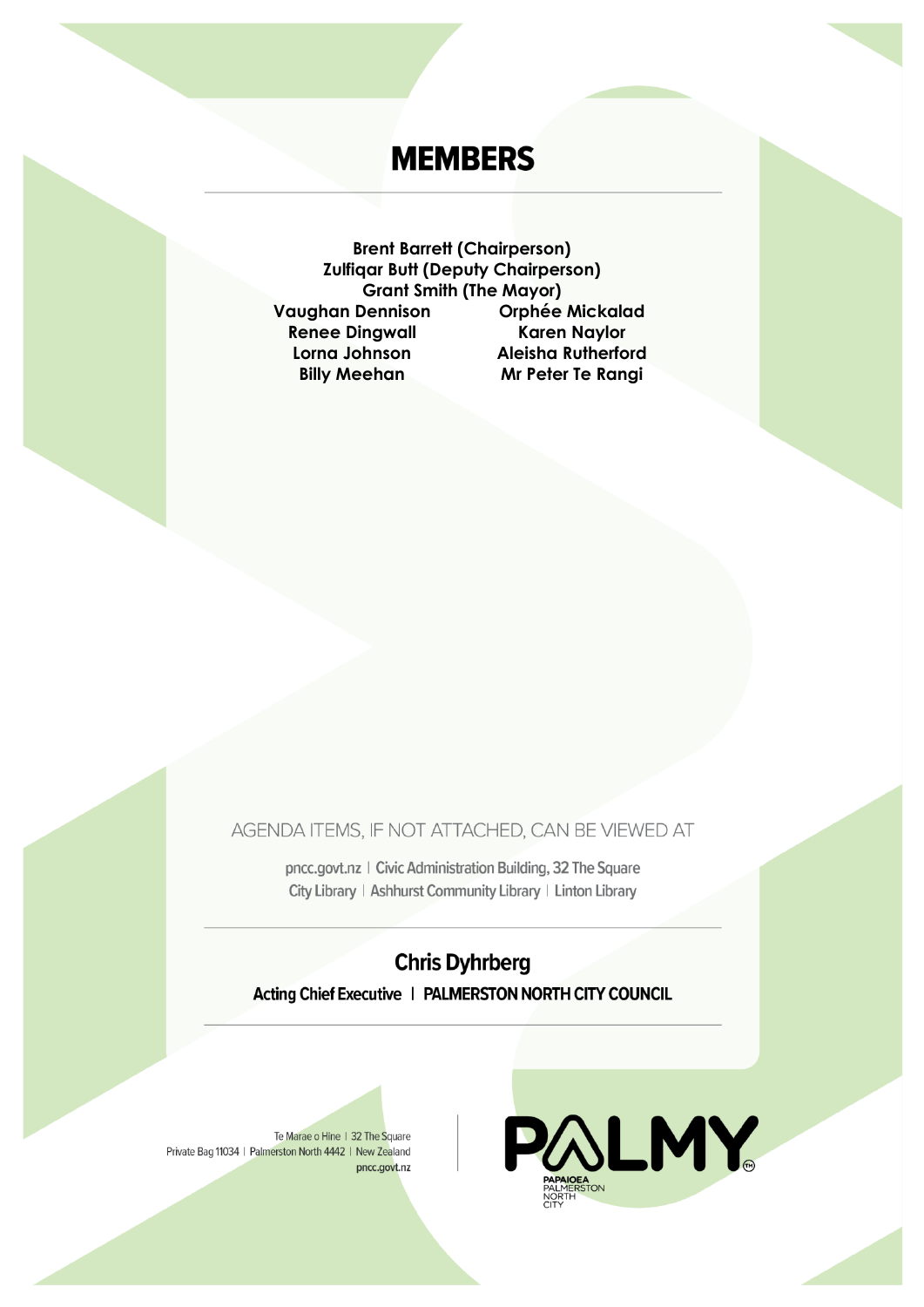

# **ENVIRONMENTAL SUSTAINABILITY COMMITTEE MEETING**

30 March 2022

## **ORDER OF BUSINESS**

#### **1. Apologies**

#### **2. Notification of Additional Items**

Pursuant to Sections 46A(7) and 46A(7A) of the Local Government Official Information and Meetings Act 1987, to receive the Chairperson's explanation that specified item(s), which do not appear on the Agenda of this meeting and/or the meeting to be held with the public excluded, will be discussed.

Any additions in accordance with Section 46A(7) must be approved by resolution with an explanation as to why they cannot be delayed until a future meeting.

Any additions in accordance with Section 46A(7A) may be received or referred to a subsequent meeting for further discussion. No resolution, decision or recommendation can be made in respect of a minor item.

#### **3. Declarations of Interest (if any)**

Members are reminded of their duty to give a general notice of any interest of items to be considered on this agenda and the need to declare these interests.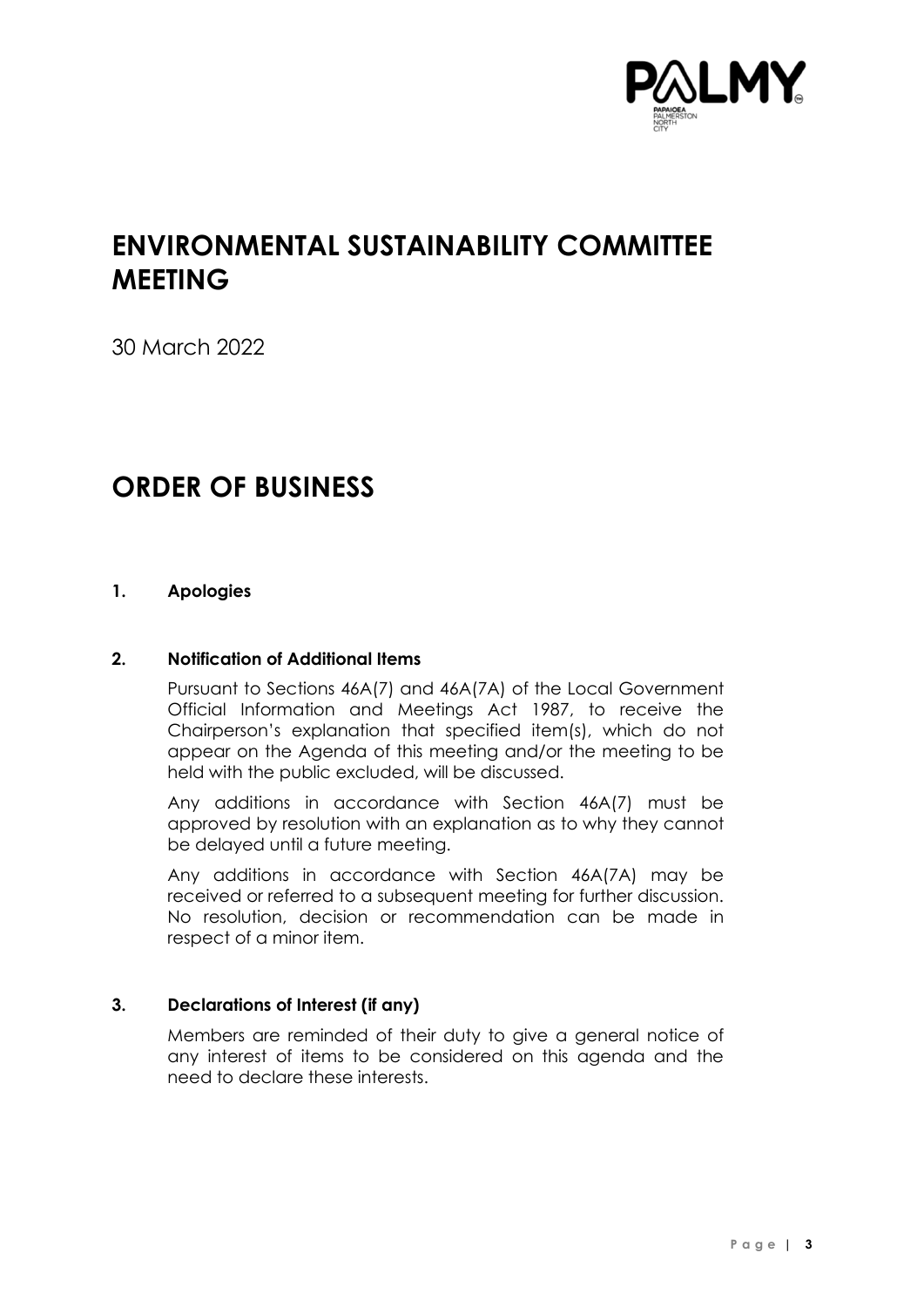

#### **4. Public Comment**

To receive comments from members of the public on matters specified on this Agenda or, if time permits, on other Committee matters.

(NOTE: If the Committee wishes to consider or discuss any issue raised that is not specified on the Agenda, other than to receive the comment made or refer it to the Chief Executive, then a resolution will need to be made in accordance with clause 2 above.)

| 5.  | <b>Presentation - Massey University</b>                                                                                                                                                       | Page 7  |
|-----|-----------------------------------------------------------------------------------------------------------------------------------------------------------------------------------------------|---------|
| 6.  | <b>Presentation - New Zealand Green Building Council (NZGBC)</b>                                                                                                                              | Page 9  |
| 7.  | <b>Confirmation of Minutes</b><br>"That the minutes of the Environmental Sustainability Committee<br>meeting of 17 November 2021 Part I Public be confirmed as a true<br>and correct record." | Page 11 |
| 8.  | <b>Confirmation of Gross vs Net Organisational Emissions Reporting</b><br>Memorandum, presented by Adam Jarvis, Senior Climate Change<br>Advisor.                                             | Page 15 |
| 9.  | <b>Low Carbon Roadmap</b><br>Memorandum, presented by Adam Jarvis, Senior Climate Change<br>Advisor.                                                                                          | Page 19 |
| 10. | <b>Committee Work Schedule - March 2022</b>                                                                                                                                                   | Page 27 |

#### **11. Exclusion of Public**

To be moved:

"That the public be excluded from the following parts of the proceedings of this meeting listed in the table below.

The general subject of each matter to be considered while the public is excluded, the reason for passing this resolution in relation to each matter, and the specific grounds under Section 48(1) of the Local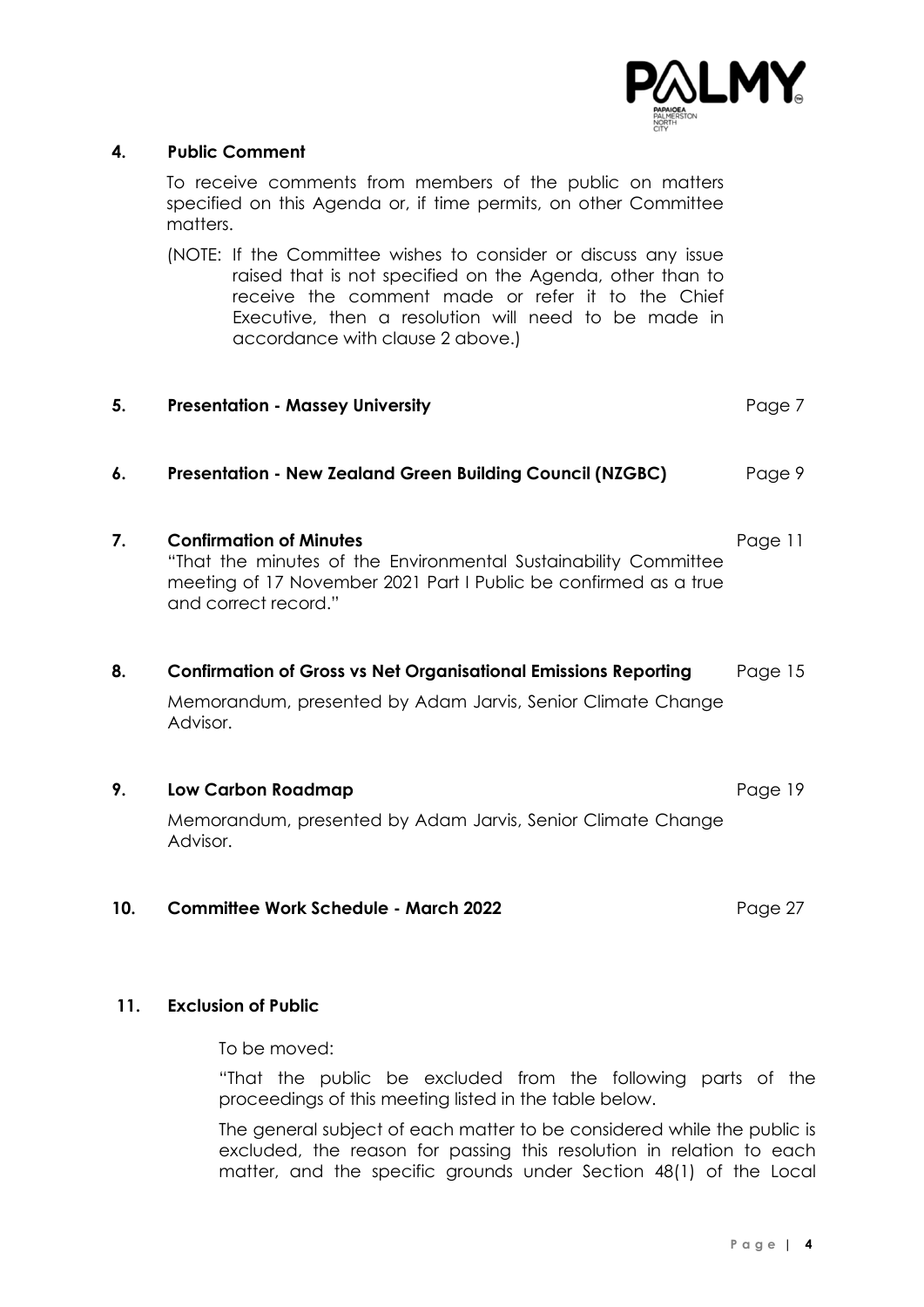

Government Official Information and Meetings Act 1987 for the passing of this resolution are as follows:

| <b>General subject of each</b><br>matter to be considered | <b>Reason for passing</b><br>this resolution in<br>relation to each<br>matter | Ground(s) under<br>Section 48(1) for<br>passing this resolution |
|-----------------------------------------------------------|-------------------------------------------------------------------------------|-----------------------------------------------------------------|
|                                                           |                                                                               |                                                                 |

This resolution is made in reliance on Section 48(1)(a) of the Local Government Official Information and Meetings Act 1987 and the particular interest or interests protected by Section 6 or Section 7 of that Act which would be prejudiced by the holding of the whole or the relevant part of the proceedings of the meeting in public as stated in the above table.

Also that the persons listed below be permitted to remain after the public has been excluded for the reasons stated.

*[Add Third Parties],* because of their knowledge and ability to assist the meeting in speaking to their report/s [or other matters as specified] and answering questions, noting that such person/s will be present at the meeting only for the items that relate to their respective report/s [or matters as specified].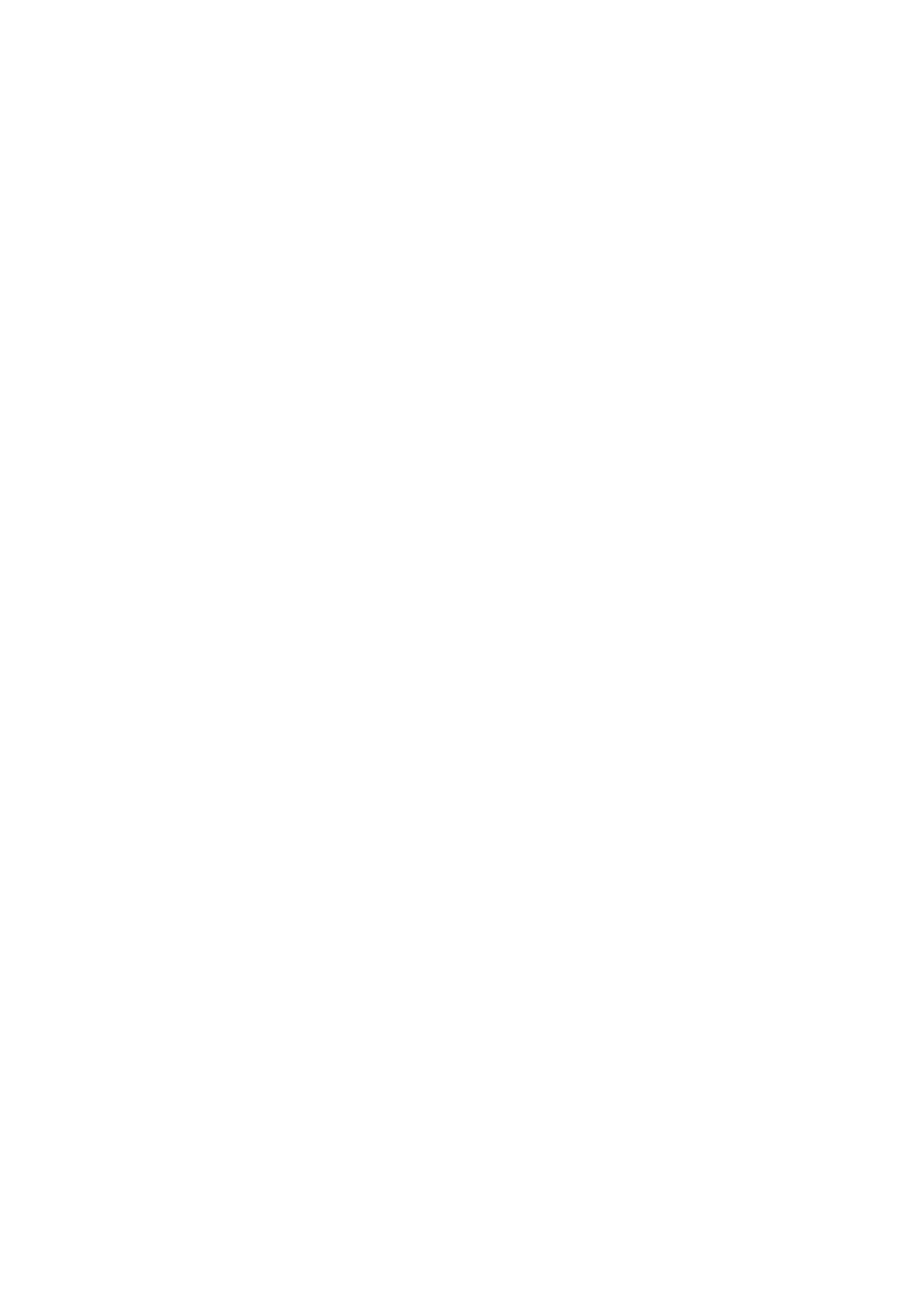

### <span id="page-6-0"></span>**PRESENTATION**

**TO: Environmental Sustainability Committee**

**MEETING DATE: 30 March 2022**

**TITLE: Presentation - Massey University**

#### **RECOMMENDATION TO ENVIRONMENTAL SUSTAINABILITY COMMITTEE**

**1. That the Environmental Sustainability Committee receive the presentation for information.**

#### **SUMMARY**

Dr Allanah Ryan, Director for Sustainability will present Massey University's Climate Action Plan.

#### **ATTACHMENTS**

Nil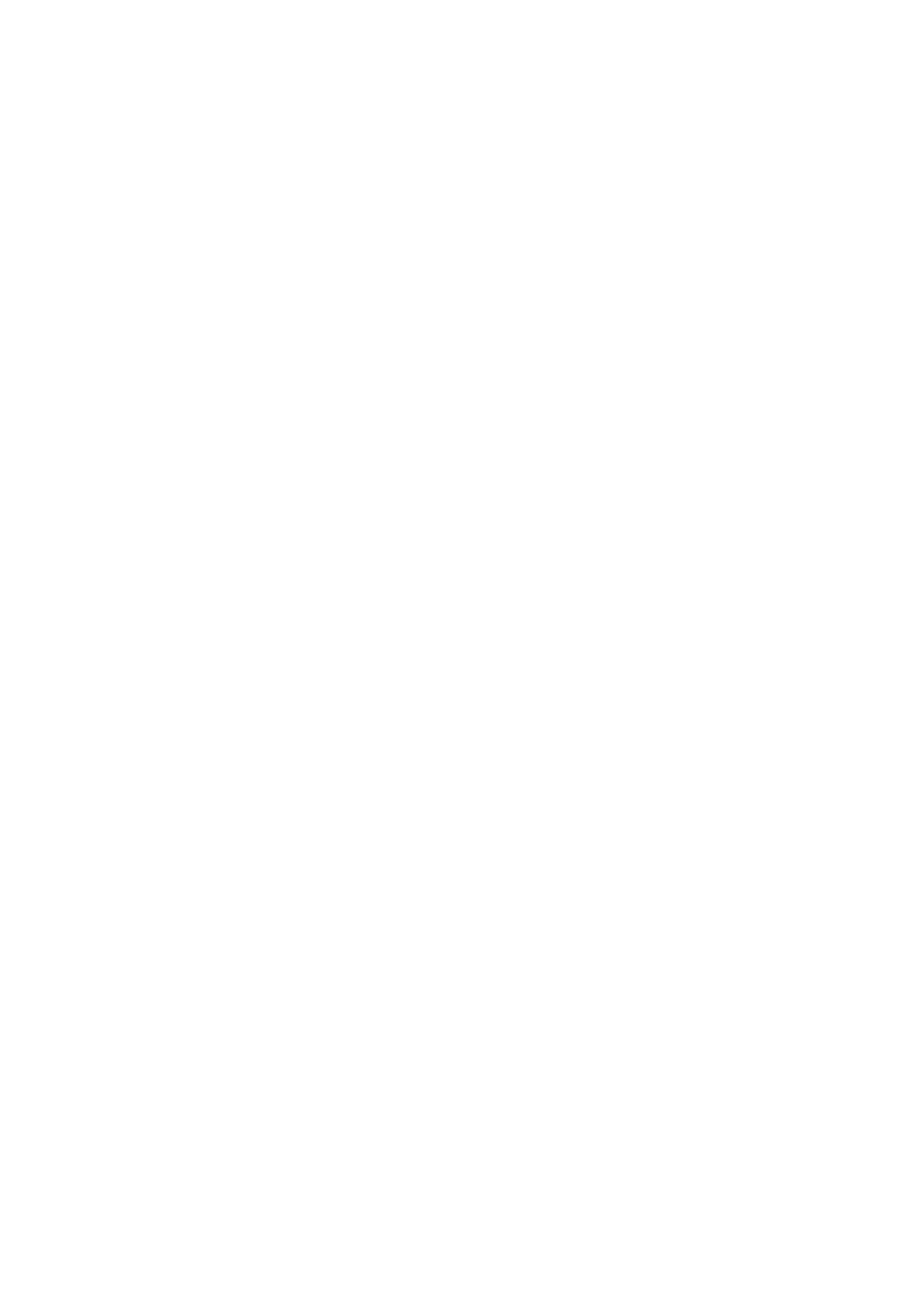

### <span id="page-8-0"></span>**PRESENTATION**

**TO: Environmental Sustainability Committee**

**MEETING DATE: 30 March 2022**

**TITLE: Presentation - New Zealand Green Building Council (NZGBC)**

#### **RECOMMENDATION TO ENVIRONMENTAL SUSTAINABILITY COMMITTEE**

**1. That the Environmental Sustainability Committee receive the presentation for information.**

#### **SUMMARY**

Andrew Eagles from New Zealand Green Building Council (NZGBC) will present to the committee on the advocacy work NZGBC does to encourage greener building practices.

#### **ATTACHMENTS**

Nil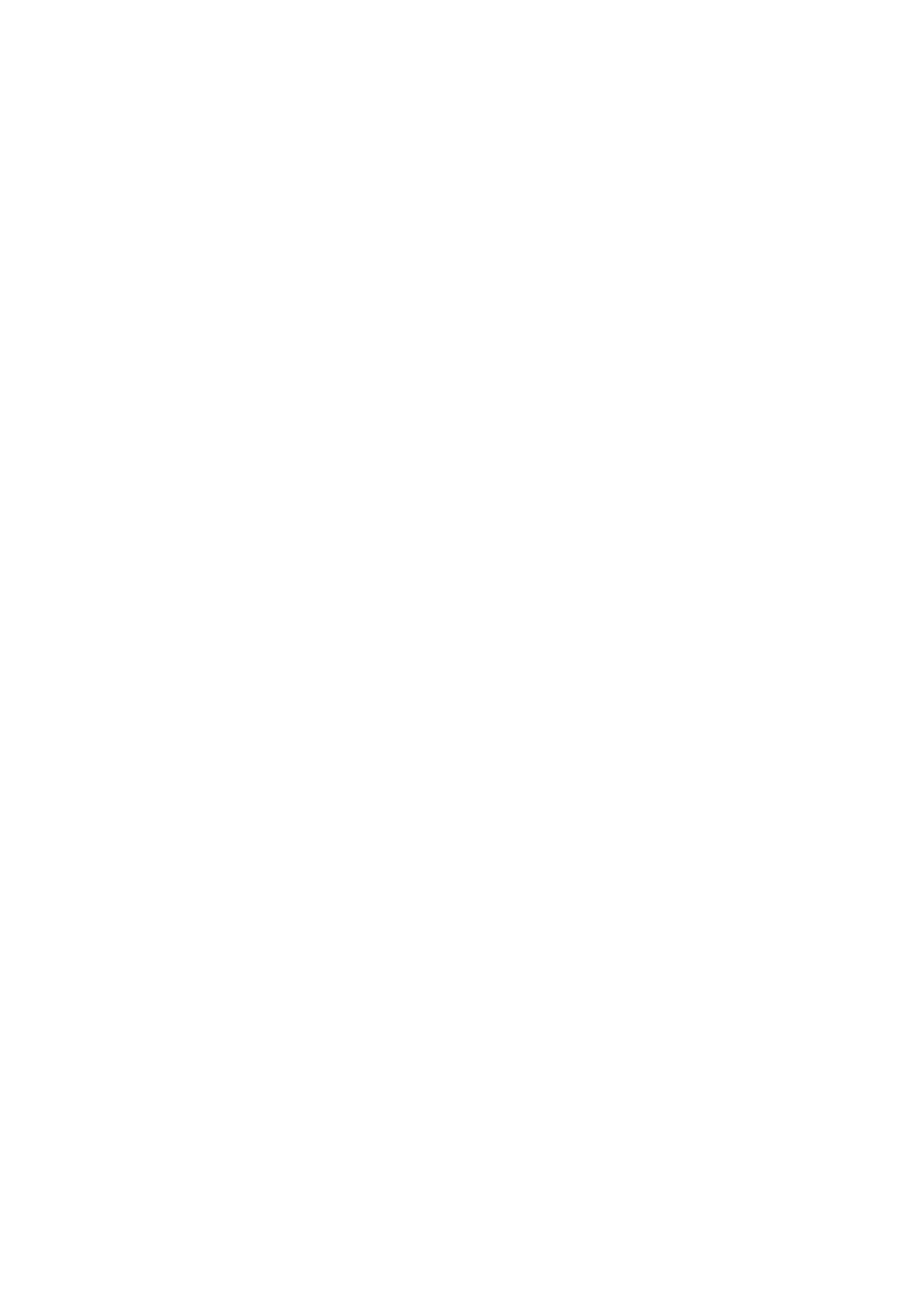

## <span id="page-10-0"></span>**PALMERSTON NORTH CITY COUNCIL**

### **Minutes of the Environmental Sustainability Committee Meeting Part I Public, held in the Council Chamber, First Floor, Civic Administration Building, 32 The Square, Palmerston North on 17 November 2021, commencing at 9.00am.**

**Members Present:** Councillor Brent Barrett (in the Chair), The Mayor (Grant Smith) and Councillors Zulfiqar Butt, Vaughan Dennison, Renee Dingwall, Lorna Johnson, Billy Meehan, Karen Naylor, Aleisha Rutherford and Mr Peter Te Rangi.

**Non Members:** Councillors Susan Baty, Rachel Bowen, Lew Findlay QSM, Patrick Handcock ONZM, Leonie Hapeta and Bruno Petrenas.

**Apologies:** Councillors Billy Meehan (early departure) and Orphee Mickalad.

Councillor Billy Meehan left the meeting at 10.38am during consideration of clause 41. He was not present for clauses 41 and 42.

#### **36-21 Apologies**

Moved Brent Barrett, seconded Zulfiqar Butt.

#### The **COMMITTEE RESOLVED**

1. That the Committee receive the apologies.

Clause 36-21 above was carried 16 votes to 0, the voting being as follows:

#### **For:**

The Mayor (Grant Smith) and Councillors Brent Barrett, Susan Baty, Rachel Bowen, Zulfiqar Butt, Vaughan Dennison, Renee Dingwall, Lew Findlay QSM, Patrick Handcock ONZM, Leonie Hapeta, Lorna Johnson, Billy Meehan, Karen Naylor, Bruno Petrenas, Aleisha Rutherford and Mr Peter Te Rangi.

#### **37-21 Presentation - Waka Kotahi**

Mr Peter McGlashan, Lead Advisor, Urban Mobility made a presentation to the Committee regarding micro-mobility (e-bikes, and e-scooter) services.

Urban Mobility is about how we move around the city. Mr McGlashan spoke about how safe, environmentally friendly and affordably micromobility it can be.

Based on research conducted by Waka Kotahi and the Ministry of Transport, for a city the size of Palmerston North, e-scooters could provide up to a 3.4% share of transport trips by 2030 and e-bikes up to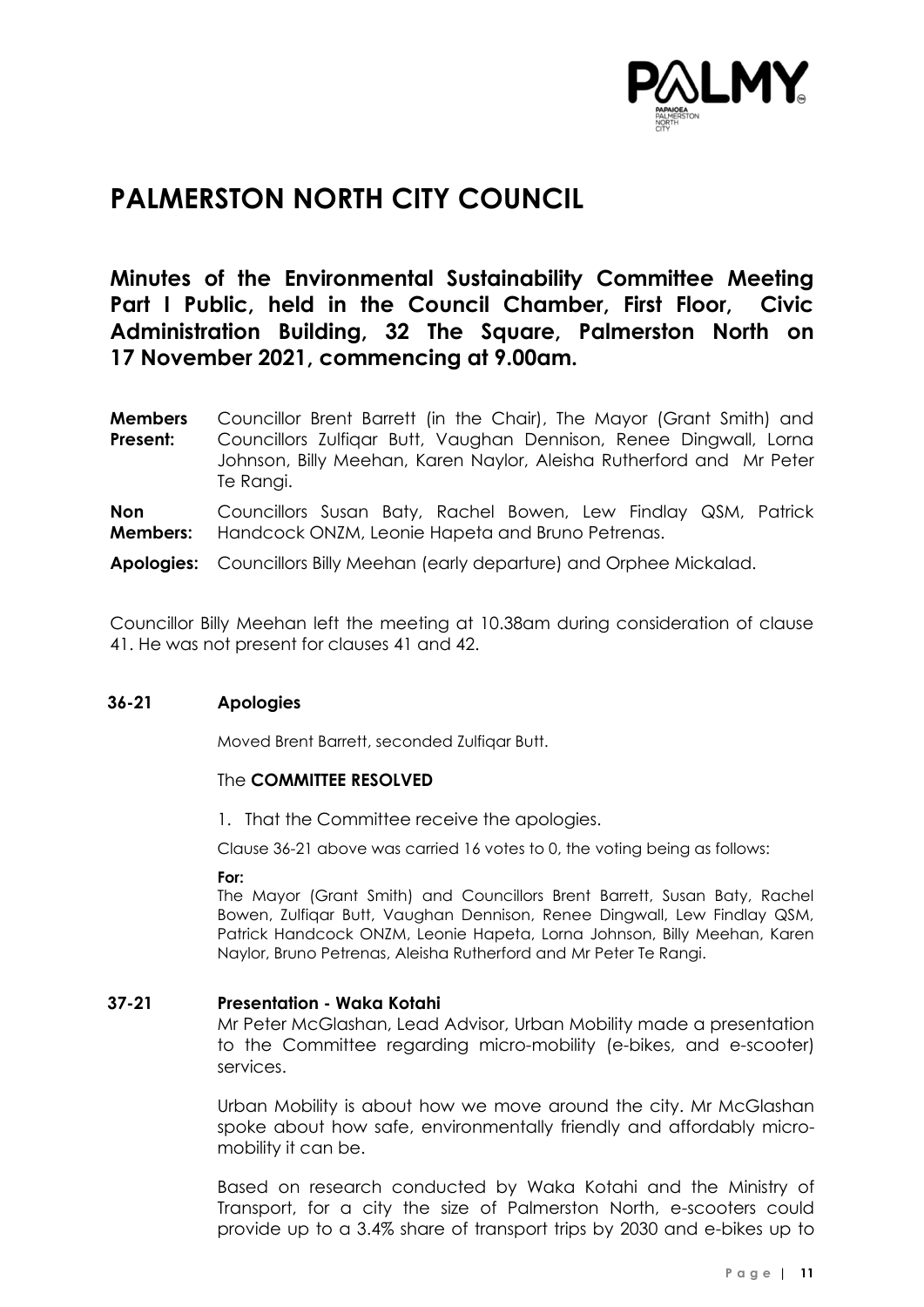

8.1%.

Injuries do happen but according to ACC, 74% of the e-scooter claims are for minor injuries. Several safety improvements have also happened since e-scooters were initially introduced into New Zealand with helmets being available, speed limiting in town centres and curfews which reduces alcohol risks. Palmerston North is well placed to learn from other cities.

Moved Brent Barrett, seconded Zulfiqar Butt.

#### The **COMMITTEE RESOLVED**

1. That the Environmental Sustainability Committee receive the presentation for information.

Clause 37-21 above was carried 16 votes to 0, the voting being as follows:

**For:**

The Mayor (Grant Smith) and Councillors Brent Barrett, Susan Baty, Rachel Bowen, Zulfiqar Butt, Vaughan Dennison, Renee Dingwall, Lew Findlay QSM, Patrick Handcock ONZM, Leonie Hapeta, Lorna Johnson, Billy Meehan, Karen Naylor, Bruno Petrenas, Aleisha Rutherford and Mr Peter Te Rangi.

#### **38-21 Presentation - Manawatū River Source to Sea**

Mr Tom Shannon and Mr Selwyn Yorke, Co-Chairs of Manawatū River Source to Sea, made a presentation to the Committee. They gave an update on the kiwi habitat restoration programmes in the Ruahine and Tararua ranges.

Manawatu River Source to Sea is a collective that works across the whole Manawatu catchment. They provide a support network for all of the environmental groups, which they meet with once a month. They have a collective vision across the catchment and when resources are available or opportunities arise they work together on projects.

The latest initiative involves re-introducing Kiwi into the Ruahines. For this to succeed, effective predator-free areas need to be established and maintained. Work will begin in the Upper Pohangina where predator control work has started to protect the Whio (Blue duck).

Manawatu River Source to Sea have a contract to provide 1,200 stoat traps and monitor these over the next three years. This will provide protection for about 13,000 hectares adjoining the Whio, Blue duck habitat of about 9,000 hectares. They hope in three years' time, Kiwi will be able to be introduced into this area. Source to Sea have got behind it because of the potential to bring the programme right through the Ruahine Ranges.

They thanked the Palmerston North City Council as without Council funding they would not have been able to start this project.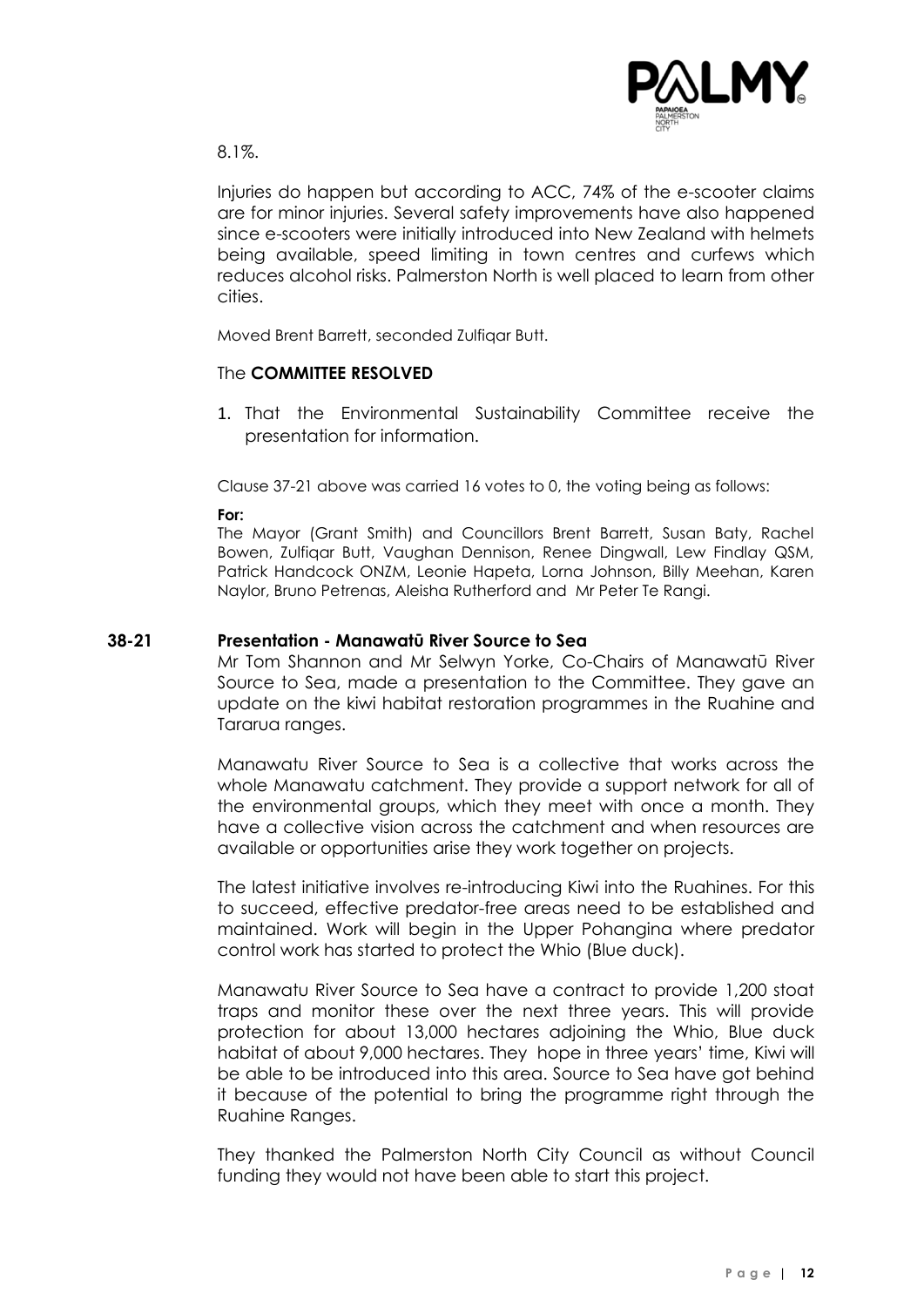

Moved Brent Barrett, seconded Lorna Johnson.

#### The **COMMITTEE RESOLVED**

- 1. That the Environmental Sustainability Committee receive the presentation for information.
- 2. That the Chief Executive report to the Environmental Sustainability Committee on opportunities for native species re-introductions in the Turitea Reserve area.

Clause 38-21 above was carried 16 votes to 0, the voting being as follows:

#### **For:**

The Mayor (Grant Smith) and Councillors Brent Barrett, Susan Baty, Rachel Bowen, Zulfiqar Butt, Vaughan Dennison, Renee Dingwall, Lew Findlay QSM, Patrick Handcock ONZM, Leonie Hapeta, Lorna Johnson, Billy Meehan, Karen Naylor, Bruno Petrenas, Aleisha Rutherford and Mr Peter Te Rangi.

#### **39-21 Confirmation of Minutes**

Moved Brent Barrett, seconded Zulfiqar Butt.

#### The **COMMITTEE RESOLVED**

1. That the minutes of the Environmental Sustainability Committee meeting of 15 September 2021 Part I Public be confirmed as a true and correct record.

Clause 39-21 above was carried 16 votes to 0, the voting being as follows:

**For:**

The Mayor (Grant Smith) and Councillors Brent Barrett, Susan Baty, Rachel Bowen, Zulfiqar Butt, Vaughan Dennison, Renee Dingwall, Lew Findlay QSM, Patrick Handcock ONZM, Leonie Hapeta, Lorna Johnson, Billy Meehan, Karen Naylor, Bruno Petrenas, Aleisha Rutherford and Mr Peter Te Rangi.

#### **40-21 Waste Minimisation - Proposal for a Campaign to Reduce Non-Recyclable Plastic Waste to Landfill**

Memorandum, presented by Mike Monaghan, Water and Waste Operations Manager, Natasha Hickmott, Rubbish & Recycling Engineer and Olivia Wix, Communications Advisor.

Moved Brent Barrett, seconded Zulfiqar Butt.

#### The **COMMITTEE RESOLVED**

1. That the report titled 'Waste Minimisation – Information on a Campaign to Reduce Non-Recyclable Plastic Waste to Landfill' be received for information.

Clause 40-21 above was carried 16 votes to 0, the voting being as follows:

**For:**

The Mayor (Grant Smith) and Councillors Brent Barrett, Susan Baty, Rachel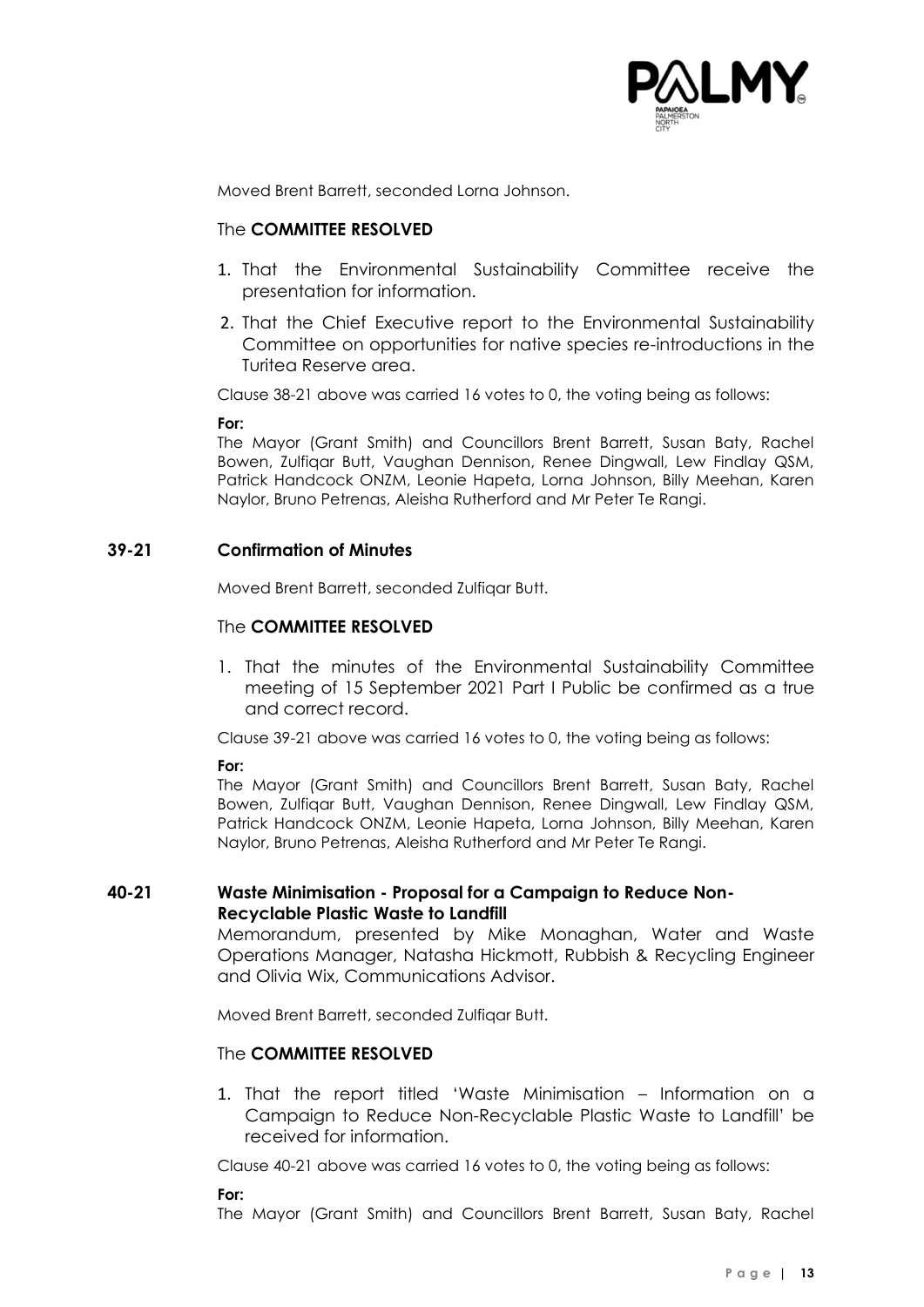

Bowen, Zulfiqar Butt, Vaughan Dennison, Renee Dingwall, Lew Findlay QSM, Patrick Handcock ONZM, Leonie Hapeta, Lorna Johnson, Billy Meehan, Karen Naylor, Bruno Petrenas, Aleisha Rutherford and Mr Peter Te Rangi.

#### **41-21 Update on the Eco Design Advisor Service**

Memorandum, presented by Nelson Lebo, Eco Design Advisor.

Councillor Billy Meehan left the meeting at 10.38am.

Moved Brent Barrett, seconded Zulfiqar Butt.

#### The **COMMITTEE RESOLVED**

1. That the memorandum titled 'Update on the Eco Design Advisor Service' be received for information.

Clause 41-21 above was carried 15 votes to 0, the voting being as follows:

**For:**

The Mayor (Grant Smith) and Councillors Brent Barrett, Susan Baty, Rachel Bowen, Zulfiqar Butt, Vaughan Dennison, Renee Dingwall, Lew Findlay QSM, Patrick Handcock ONZM, Leonie Hapeta, Lorna Johnson, Karen Naylor, Bruno Petrenas, Aleisha Rutherford and Mr Peter Te Rangi.

#### **42-21 Committee Work Schedule - November 2021**

Moved Brent Barrett, seconded Zulfigar Butt.

#### The **COMMITTEE RESOLVED**

1. That the Environmental Sustainability Committee receive its Work Schedule dated November 2021.

Clause 42-21 above was carried 15 votes to 0, the voting being as follows:

#### **For:**

The Mayor (Grant Smith) and Councillors Brent Barrett, Susan Baty, Rachel Bowen, Zulfiqar Butt, Vaughan Dennison, Renee Dingwall, Lew Findlay QSM, Patrick Handcock ONZM, Leonie Hapeta, Lorna Johnson, Karen Naylor, Bruno Petrenas, Aleisha Rutherford and Mr Peter Te Rangi.

The meeting finished at 11.03am

Confirmed 30 March 2022

#### **Chairperson**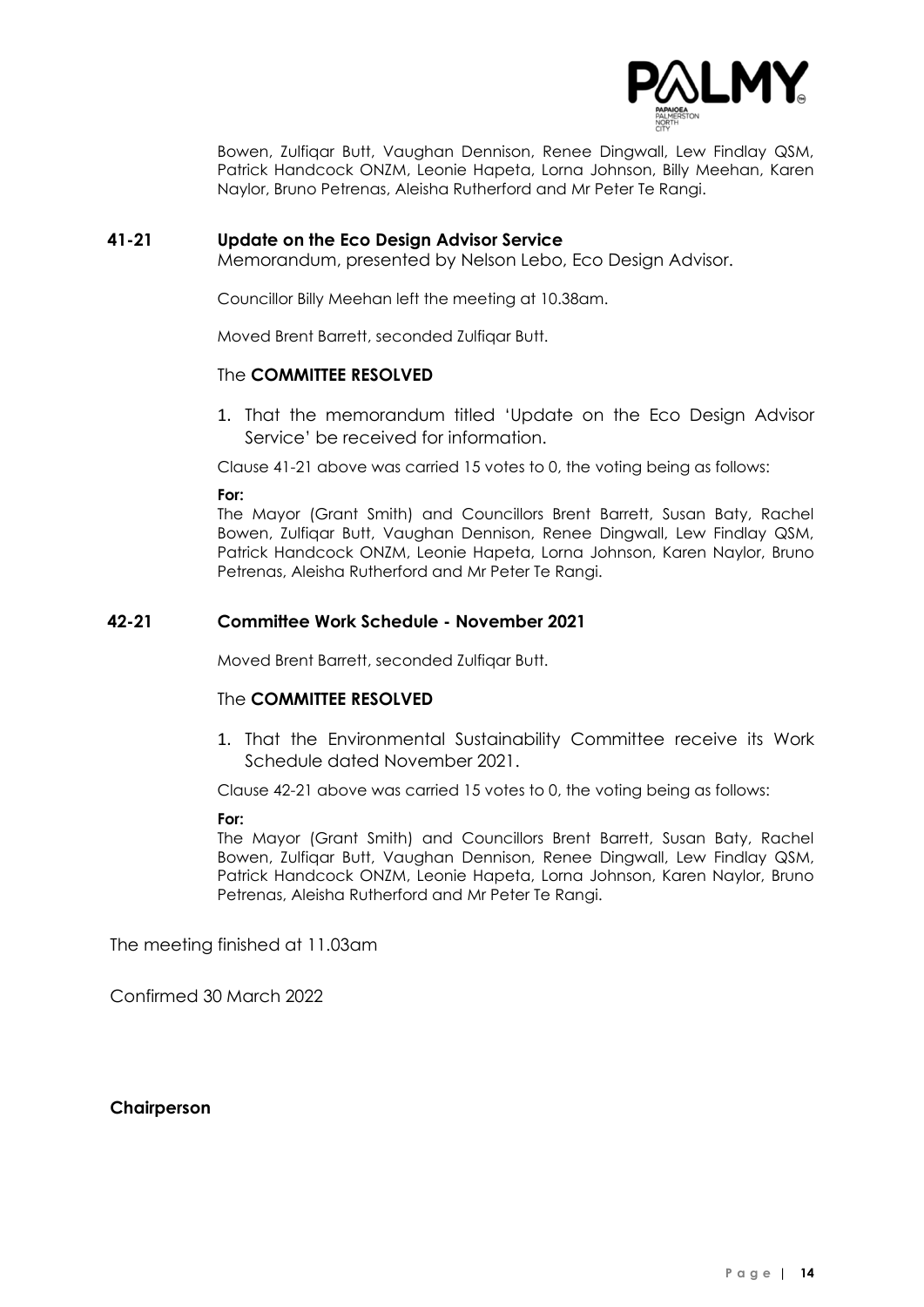

### <span id="page-14-0"></span>**MEMORANDUM**

| TO:                  | <b>Environmental Sustainability Committee</b>                          |
|----------------------|------------------------------------------------------------------------|
| <b>MEETING DATE:</b> | <b>30 March 2022</b>                                                   |
| TITLE:               | <b>Confirmation of Gross vs Net Organisational Emissions Reporting</b> |
| <b>PRESENTED BY:</b> | <b>Adam Jarvis, Senior Climate Change Advisor</b>                      |
| <b>APPROVED BY:</b>  | David Murphy, Chief Planning Officer                                   |
|                      |                                                                        |

#### **RECOMMENDATIONS TO COUNCIL**

- **1. That the Eco City strategy target of a 30% reduction in citywide carbon emissions is confirmed to relate to 'net' emissions, inclusive of sequestered carbon.**
- **2. That the Council's own organisational emission progress is confirmed to relate to 'net' emissions, inclusive of sequestered carbon**

#### **1. ISSUE**

1.1 The 15 September 2021 Environmental Sustainability Committee resolved:

"That future PNCC organisational emissions Inventory (both corporate and city wide) includes sequestered carbon, as per the guidelines provided by Ministry for the Environment (MfE)".

- 1.2 The intent of this resolution requires clarification, as both the corporate and city-wide inventories already include sequestered carbon and are hence in line with MfE guidelines. Indeed, Toitū - our auditor, was also the entity contracted to develop the current guidelines. However, officers noted that this resolution followed a lengthy discussion regarding the merits of 'gross' (i.e. total emissions) vs 'net' (i.e. total minus sequestered carbon) reporting, which is also worth addressing.
- 1.3 While Council expects to continue including both measures in its inventory reports, the question of which of the two measures should be our 'headline', and hence which our Eco City target should be assessed against, has never been formally resolved.

#### **2. BACKGROUND**

2.1 The Eco City Strategy 2018 set Council's first citywide emissions target of a 25% reduction in emissions by 2028. This target has since been revised through the Eco City Strategy 2021 to a 30% reduction in emissions by 2031. Given 'net' emissions are ultimately what matters with respect to climate change, since the citywide target was first published, net emissions figures have been the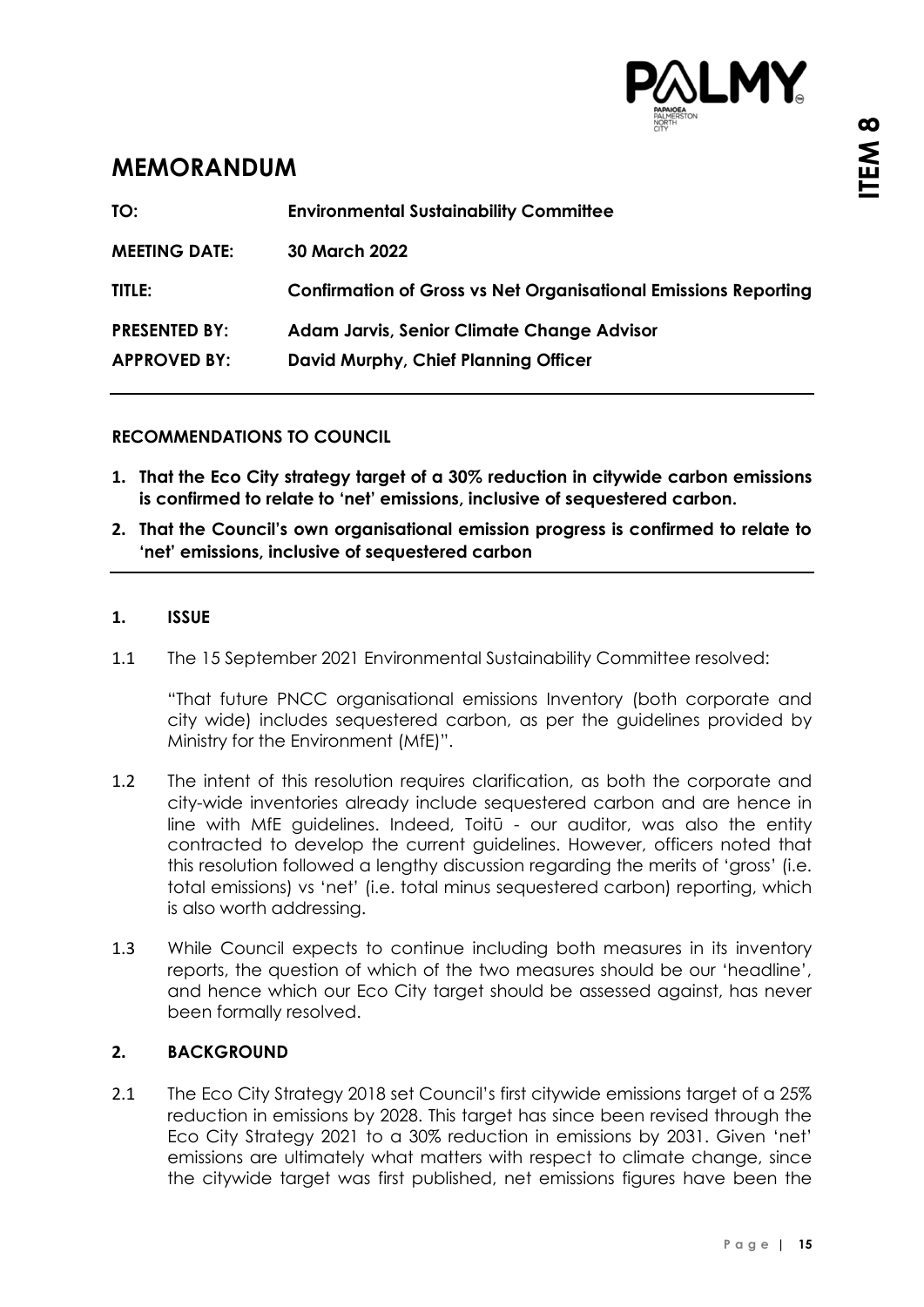

ones published in online dashboards, committee reports, the 'Palmy Climate Calculator', etc.

2.2 With regards to Council's own organisation emissions, no corresponding target has been set at the governance level. Thus far, while the Toitū process and methodology are standardised across industries, Council does have some flexibility in terms of the targets it sets – both in terms of the types of targets, and the ambition of those targets. Nevertheless, some distinction should be drawn between our citywide inventory, which is a relatively informal process designed to present a complete picture of the city's carbon in and outflows, and our organisational inventory, which follows a formal standardised process. In particular, the citywide emissions inventory accounts for the significant native forest regeneration occurring in the Turitea following the near-complete eradication of possums and suppression of other pests, whereas Council's 'net' figures would only include sequestration from forestry eligible for carbon credits under the Emissions Trading Scheme (i.e. of sufficient size and established post-1989), and where these credits were not being sold to a third party (and therefore double counted).

#### **3. NEXT STEPS**

- 3.1 Continue annual city-wide and organisational emissions inventory reporting. Progress towards emission targets to be assessed against net emissions.
- 3.2 Continue to develop a 'Low Carbon Feasibility Study', due to be reported to the September 2022 Environmental Sustainability Committee, to provide a basis for discussion and future organisational target setting.

#### **COMPLIANCE AND ADMINISTRATION**

| Does the Committee have delegated authority to decide?                                             | <b>No</b> |
|----------------------------------------------------------------------------------------------------|-----------|
| Are the decisions significant?                                                                     | <b>No</b> |
| If they are significant do they affect land or a body of water?                                    | <b>No</b> |
| Can this decision only be made through a 10 Year Plan?                                             | <b>No</b> |
| decision require consultation through<br>Special<br>this<br>the<br>Does<br>Consultative procedure? | <b>No</b> |
| Is there funding in the current Annual Plan for these actions?                                     | Yes       |
| Are the recommendations inconsistent with any of Council's policies or<br>plans?                   | <b>No</b> |
| The recommendations contribute to Goal 4: An Eco City                                              |           |
| recommendations contribute to the achievement of action/actions in<br>The<br>Climate Change        |           |
| The actions are: Monitor, and have externally audited, PNCC greenhouse gas                         |           |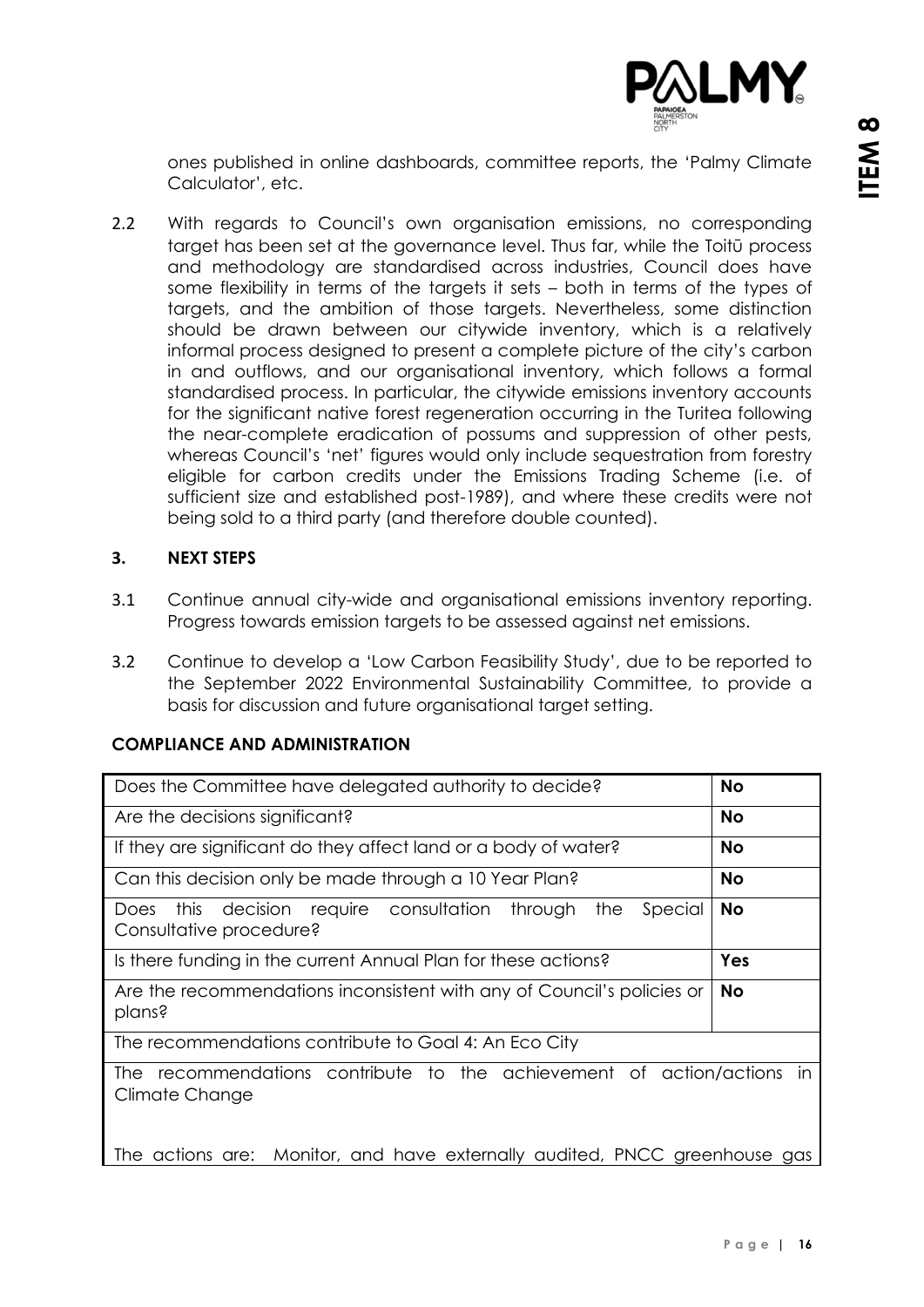

#### **ATTACHMENTS**

Nil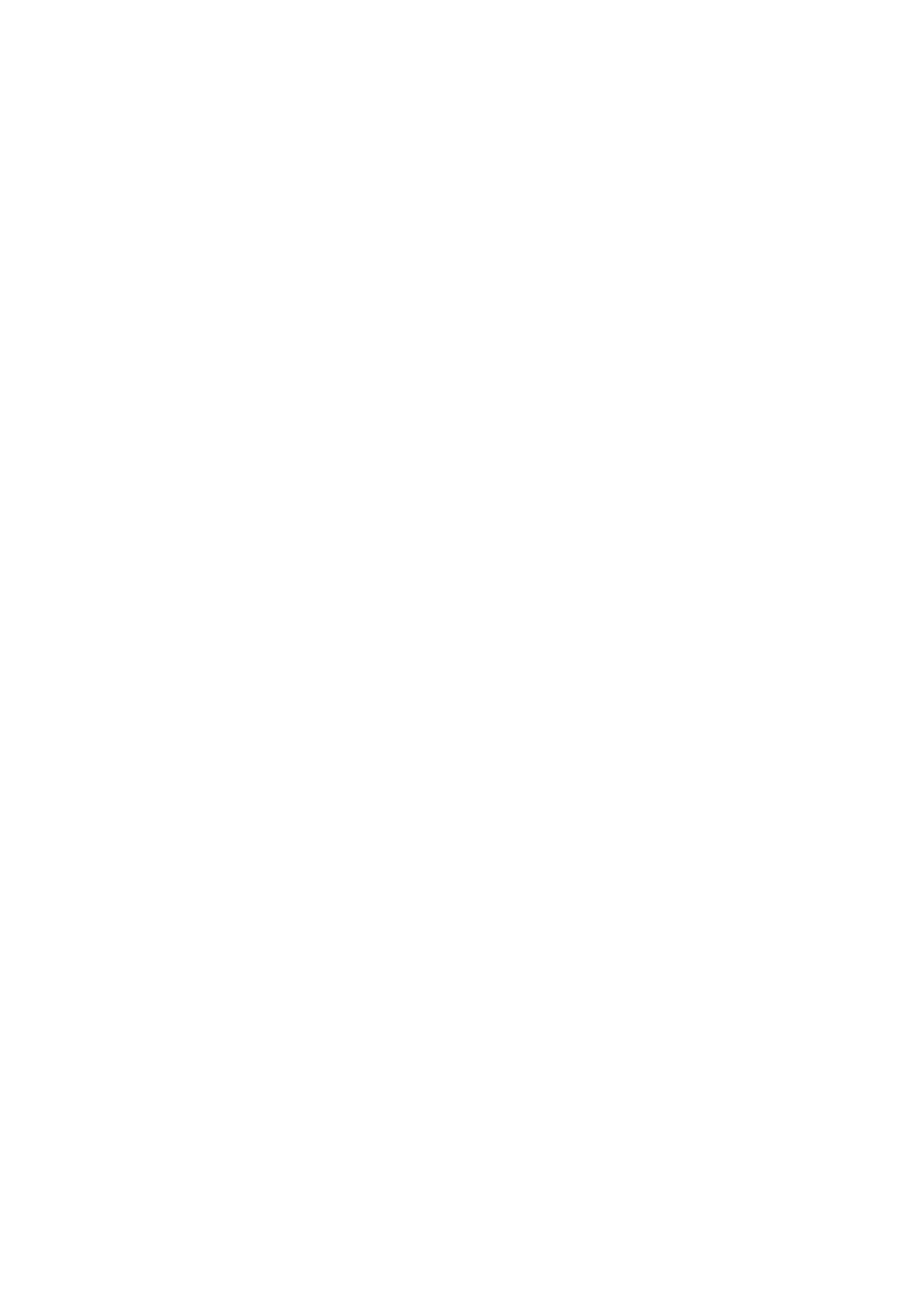

### <span id="page-18-0"></span>**MEMORANDUM**

| <b>30 March 2022</b><br><b>MEETING DATE:</b><br>TITLE:<br><b>Low Carbon Roadmap</b><br><b>PRESENTED BY:</b><br><b>Adam Jarvis, Senior Climate Change Advisor</b><br><b>APPROVED BY:</b><br>David Murphy, Chief Planning Officer | TO: | <b>Environmental Sustainability Committee</b> |
|---------------------------------------------------------------------------------------------------------------------------------------------------------------------------------------------------------------------------------|-----|-----------------------------------------------|
|                                                                                                                                                                                                                                 |     |                                               |
|                                                                                                                                                                                                                                 |     |                                               |
|                                                                                                                                                                                                                                 |     |                                               |

#### **RECOMMENDATION TO COUNCIL**

- **1. That the Council endorse the flowchart detailed in the Low Carbon Roadmap attached to the memorandum titled 'Low Carbon Roadmap' presented to the 30 March 2022 Environmental Sustainability Committee.**
- **2. That the Council endorse the three approaches (listed in 2.14):**
	- **Internal Asset Value Optimisation**
	- **Carbon Neutral Programme Development**
	- **Citywide Reduction Projects that complement National Direction**

#### **1. ISSUE**

- 1.1 Government has made a commitment to reduce all greenhouse gasses (except biogenic methane) to zero by 2050. To achieve this Government has set emissions reduction targets which include a 6.4% national reduction in emissions by 2025 (compared to a 2019 baseline), and a carbon neutral public sector by 2025.
- 1.2 The Government is currently developing its first Emissions Reduction Plan covering the period 2022-2037, which is due to be published by June 2022. This document is intended to provide a strategy to meet the emissions budgets.
- 1.3 Through the Eco City Strategy 2018, PNCC has set itself the target of a 30% reduction in citywide carbon emissions by 2031 (compared to the 2015/16 baseline). In order to meet the Council's target three workstreams are proposed, as detailed in the attached 'Low Carbon Roadmap':
	- An assessment of the current processes within the Council, in particular higher emissions activities, as part of the Carbon Neutral PNCC Feasibility Study. This will provide a basis for the development of projects and programmes to minimise or eliminate emissions from these activities.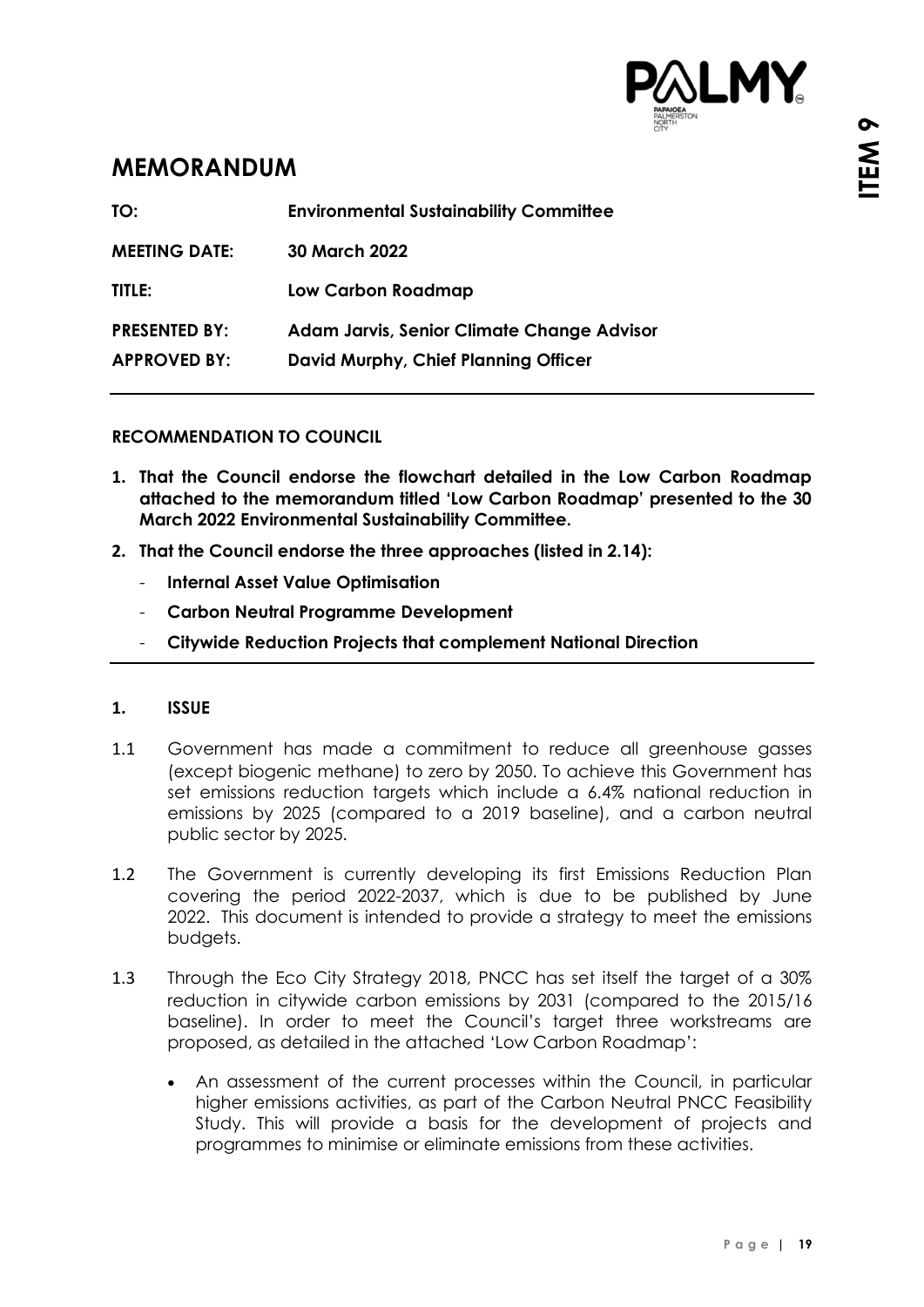

- A process of Asset Value Optimisation including setting an internal price for carbon. This will allow us to determine the best value options for projects put forward in the next Long Term Plan.
- An analysis of the National Emissions Reduction Plan (due for publication by June 2022). Officers will provide advice on the implications of this report on council operations, including any required policy or programme changes.

#### **2. BACKGROUND**

#### **National Context**

- 2.1 PNCC's 2018 Eco City Strategy was developed in the absence of significant national policy and direction. New national and international targets and policy documents are changing the context of PNCC's climate programme and will require Council to adjust, and in some cases rethink, existing policy and strategy.
- 2.2 In November 2019 the Climate Change Response (Zero Carbon) Amendment Act (The Climate Act) was set into law. This document establishes the national commitment to reduce all greenhouse gasses (except biogenic methane) to zero by 2050. The Climate Act also requires the Minister to set emissions budgets, the first of which is for the period 2022 to 2025, then each subsequent 5-year period.
- 2.3 In December 2019 as a result of The Climate Act the Climate Change Commission was established and tasked with determining the first three emissions budgets.
- 2.4 In December 2020 National Government declared a climate emergency and subsequently committed to a carbon-neutral public sector by 2025. At the same time the government passed the Climate Change Response (Emission Trading Reform) Amendment Act which made changes to the New Zealand Emissions Trading Scheme (ETS). Since this change, the price of carbon on secondary trading markets has risen from ~\$25 to ~\$80/tonne (as at 24/02/2022).
- 2.5 On a voluntary basis businesses and other bodies looking to meet a net zero target can offset emissions that they cannot remove through technology or efficiency savings through carbon sequestration, for example by planting new native forest on former farmland.
- 2.6 The Climate Change Commission provided the first emissions budget to Government in June 2021. Public consultation concluded in November 2021. Subsequent changes in modelling, and in particular forestry projections, have revised this budget. The current budget at time of submission is shown in Table 1 below: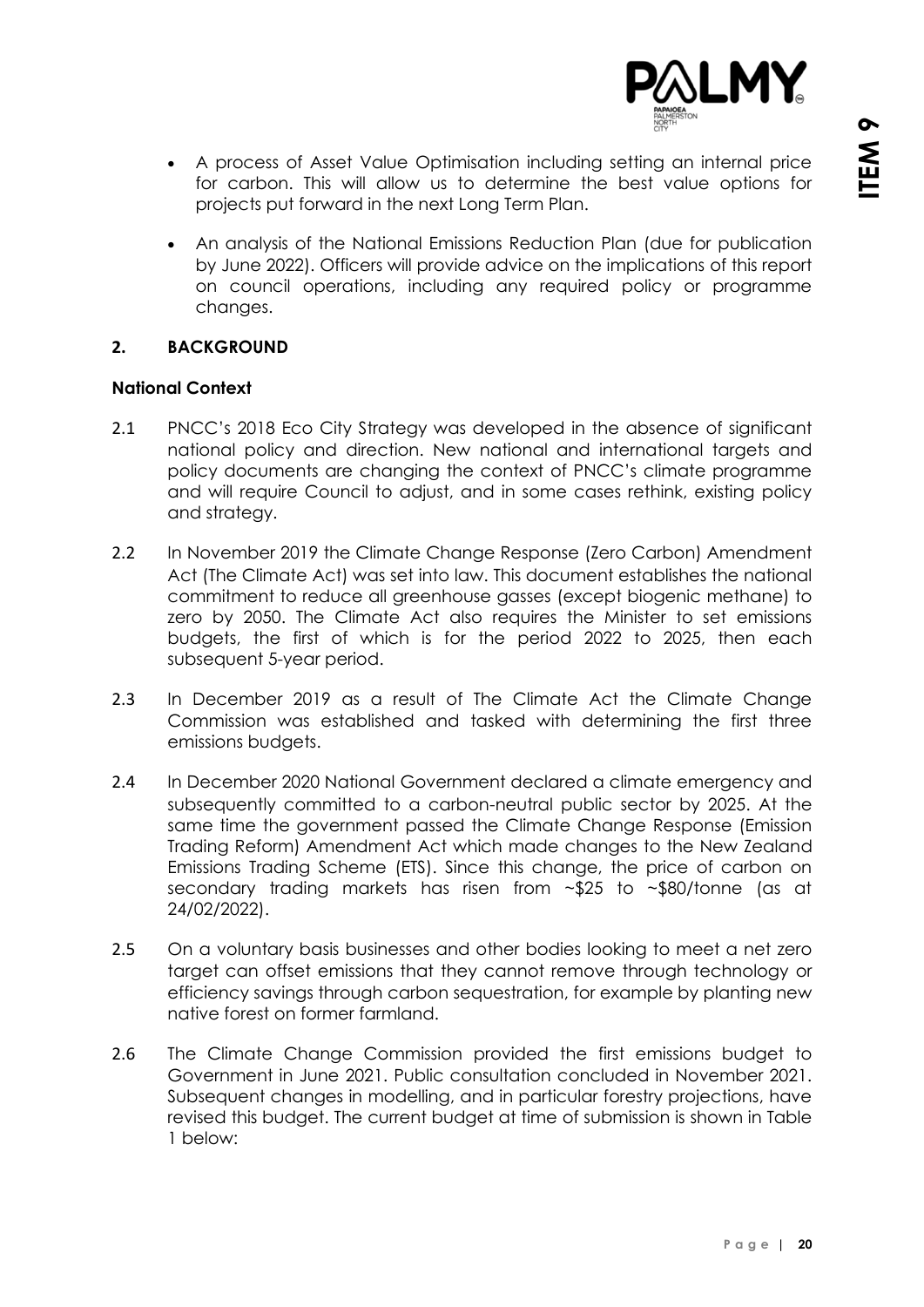

|                                            | 2022-2025 | 2025-2030 | 2030-2035 |
|--------------------------------------------|-----------|-----------|-----------|
| Annual Average<br>(MtCO <sub>2</sub> e/yr) | 73        | 61.4      | 48.4      |
| change from 2019<br>baseline               | $-6.4%$   | $-21.3%$  | $-37.9\%$ |

*Table 1: National Emissions Budgets*

- 2.7 The Government is currently developing its first National Emissions Reduction Plan (NERP) covering the period 2022-2037, due to be published by June 2022. This document is intended to provide a strategy to meet the established Emissions Budgets. The NERP consultation document indicates that the first budget is likely to be targeted at Transport, Energy, and Industry in order to achieve the required reductions in a short timeframe.
- 2.8 Areas highlighted within the draft NERP include:
	- Land-use planning and urban planning
	- Promoting circular economy functions including 'bioenergy'
	- Reduce vehicle emissions by providing alternatives and encouraging use of zero-emissions vehicles
	- Setting a renewable energy target and regulating higher emission fuels such as coal
	- Reducing and eliminating fossil gas in buildings including a potential mandatory performance certificate for public buildings
	- Reduce waste, in particular organic waste, disposal at landfill
	- A review of forestry, in particular in relation to the New Zealand ETS.
- 2.9 In response to this draft, officers have identified the following priority areas as those where PNCC is most effectively able to affect emissions given currently available resources and policy levers:
	- 1. Organisational Emissions
	- 2. Transport
	- 3. Land-use Planning
	- 4. Forestry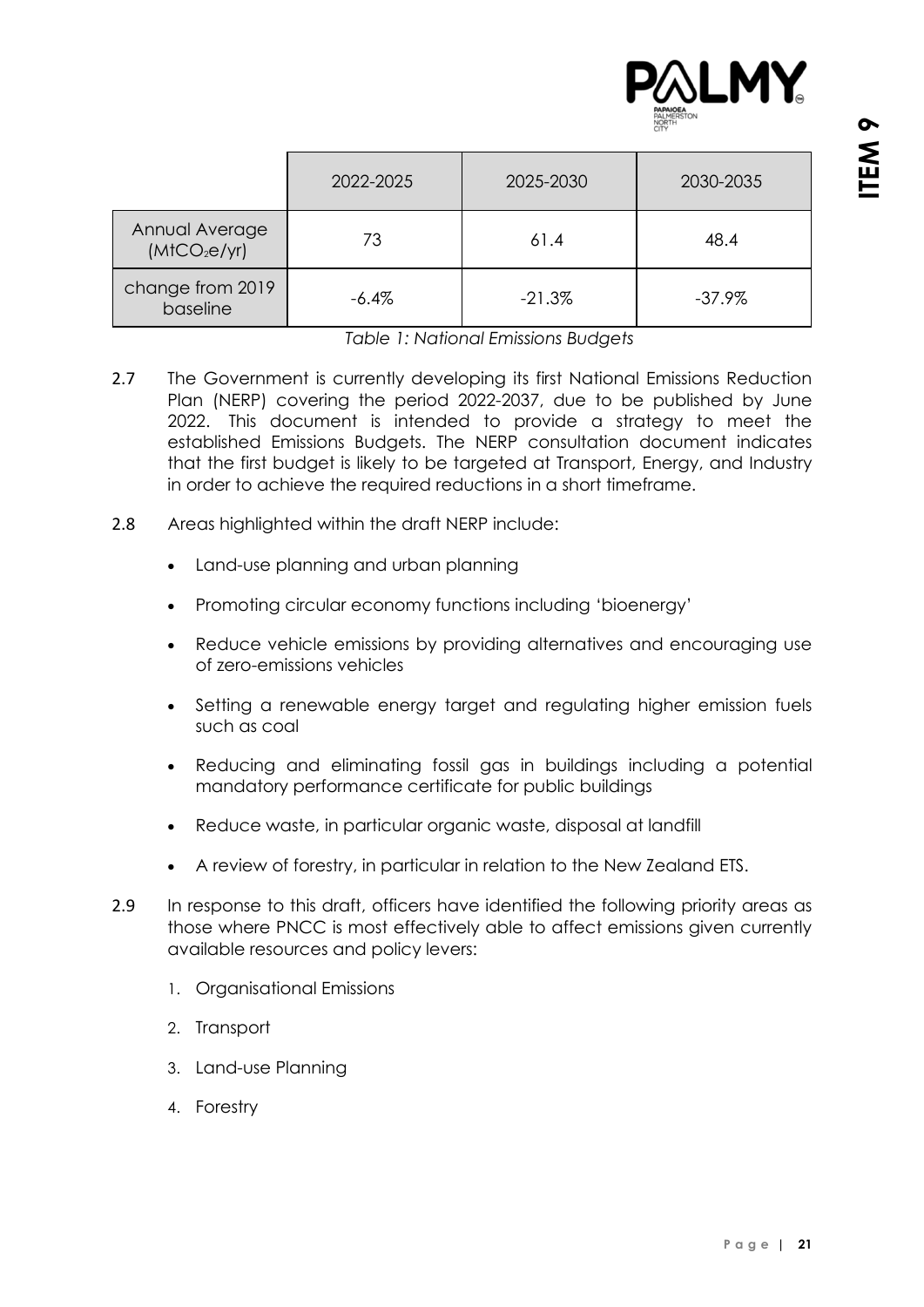

2.10 A detailed review of the NERP on final publication will be required to assess the opportunities provided by the plan and impacts on associated policies, strategies and funding allocation.

#### **Local Context**

- 2.11 Palmerston North is a signatory of the New Zealand Local Government Leaders Climate Change Declaration 2017. This declaration includes a commitment to:
	- Promote low carbon transport options,
	- Improve resource efficiency,
	- Support renewable energy use.
- 2.12 Through the Eco City Strategy 2018, PNCC has set itself the target of a citywide 30% reduction in carbon emissions by 2031, compared to the 2015/16 baseline. Council has been tracking progress towards its emission reduction goals since establishing this baseline, through the 'Toitū Carbonreduce' programme.
- 2.13 Through efficiency savings and the use of the Low Carbon Fund Council has reduced overall emissions by 23% and non-landfill-based emissions by 18% compared to the baseline (2020/21 data). This change includes most of the 'easy wins' and further reductions will require a more structured approach in order to efficiently target emission reductions across Council's operations and capital delivery.
- 2.14 The following three approaches are proposed:

#### 1: Internal Asset Value Optimisation

The first Low Carbon Fund assessment process involved assigning a financial value to the proposed changes to determine if the carbon reduction resulting from those changes were good value for money (Asset Value Optimisation). This process compared the capital cost of projects with the lifetime operational cost and identified opportunities to provide substantial operational savings in excess of capital costs in addition to providing significant carbon reductions, i.e. projects saved both money and carbon over their lifetime.

Going forward the Asset Value Optimisation process will be broadly applied to the development of operational and capital delivery programmes for the next Long Term Plan (LTP), and will include an internal price for carbon to allow a more robust analysis of whole life cost and climate impact to be made. Officers expect that this process will identify further opportunities for substantial carbon and financial savings.

#### 2: Carbon Neutral Programme Development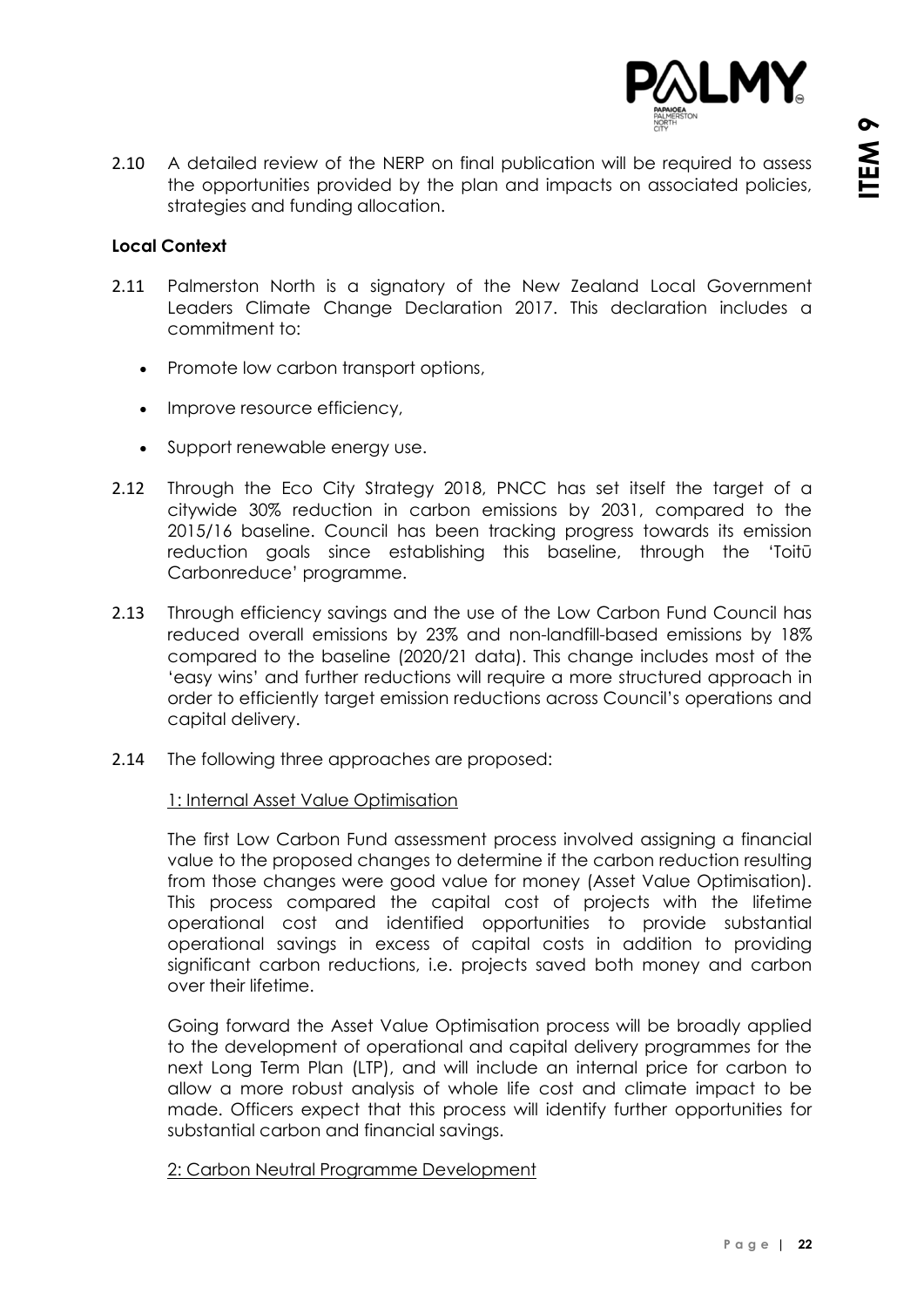

In addition to carbon efficiency savings, Council has indicated a desire to achieve carbon neutrality and has requested the development of a Carbon Neutral PNCC Feasibility Plan, due to be delivered to the September 2022 Environmental Sustainability Committee. Should Council approve this plan, further projects will be required beyond simply optimising our existing programmes. This will include a plan to offset residual emissions through native planting, and could also include investments in innovation to enable future economies of scale.

#### 3: Citywide Reduction Projects that complement National Direction

By the end of May 2022 government will have published the National Emissions Reduction Plan. This plan will include significant policy drivers and funding opportunities that will affect the direction, scope and scale of climate related programmes nationwide.

PNCC will be required under that plan to take certain actions and achieve certain targets. Until this document is finalised it is not possible to produce a local strategy, however the scale of the changes envisioned in the draft plan indicates that substantial changes to many council functions will be required.

2.15 Considerations were made regarding preparing a summary of this roadmap for public consumption. However, it has been noted that a significant number of climate change related documents have entered the public realm recently, from the Eco City Strategy and Climate Change Plan in 2021, National Government's Emission Management Plan due May 2022, a regional Climate Action Plan due later in 2022, an organisational emissions inventory, a citywide emissions inventory, the zero carbon feasibility study due September 2022, and finally any additional actions resulting from these. There is a risk that publication/distribution of yet more strategic documents in such a short timeframe will dilute the impact of subsequent publications. This may prove to be particularly detrimental in future cases where Council seeks to broadly engage on its proposed course of action, such as any action plan resulting from the upcoming Zero Carbon Feasibility Study.

#### **3. NEXT STEPS**

- 3.1 Going forward the Asset Value Optimisation process will be applied more widely to allow a determination of the whole life cost of projects or programmes within the current LTP, in particular in relation to asset renewals. This will help identify projects that provide significant carbon reductions and value for ratepayers. Funding for these projects will be provided by the Low Carbon Fund, or through the next LTP as appropriate.
- 3.2 Further consultation with asset managers and others within PNCC will help to identify areas that are in a change process or are amenable to carbon reduction and efficiency programmes in the future. This will help to inform the PNCC Low Carbon Feasibility Study due to be reported September 2022.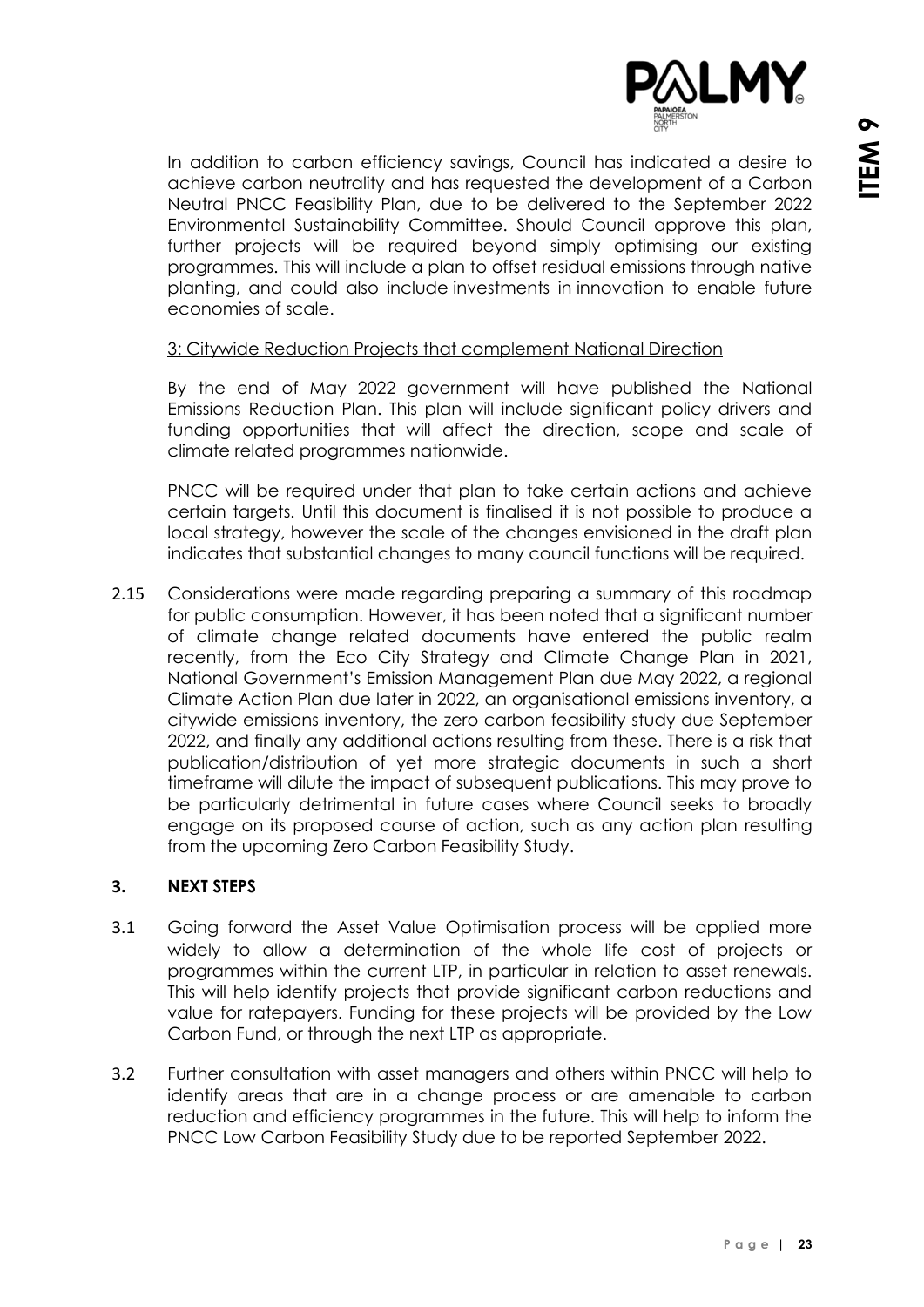

3.3 Following the publication of the National Emissions Reduction Plan (due June 2022) officers will seek to understand the implications for Council policy and operations, then develop a range of citywide reduction programmes that complement national direction for Council to consider through the next LTP process.

#### **4. COMPLIANCE AND ADMINISTRATION**

| Does the Committee have delegated authority to decide?                                                                      | <b>No</b>                                                              |           |  |  |
|-----------------------------------------------------------------------------------------------------------------------------|------------------------------------------------------------------------|-----------|--|--|
| If Yes quote relevant clause(s) from Delegations Manual                                                                     |                                                                        |           |  |  |
| Are the decisions significant?                                                                                              |                                                                        | <b>No</b> |  |  |
|                                                                                                                             | If they are significant do they affect land or a body of water?        | <b>No</b> |  |  |
|                                                                                                                             | Can this decision only be made through a 10 Year Plan?                 | <b>No</b> |  |  |
| this<br>Does<br>Consultative procedure?                                                                                     | decision require consultation through<br>the<br>Special                | <b>No</b> |  |  |
|                                                                                                                             | Is there funding in the current Annual Plan for these actions?         | Yes       |  |  |
| plans?                                                                                                                      | Are the recommendations inconsistent with any of Council's policies or | <b>No</b> |  |  |
|                                                                                                                             | The recommendations contribute to Goal 4: An Eco City                  |           |  |  |
| The recommendations contribute to the achievement of action/actions in the<br>Climate Change Plan                           |                                                                        |           |  |  |
| The action is: Implement the Low Carbon Roadmap                                                                             |                                                                        |           |  |  |
| Contribution<br>to<br>strategic<br>direction and to<br>social,<br>economic,<br>environmental<br>and cultural well-<br>being | Confirmation of forward carbon reduction work programme                |           |  |  |

#### **ATTACHMENTS**

1. Flowchart\_PNCC Low Carbon Roadmap  $\mathbf{L}^{\mathbf{Z}}$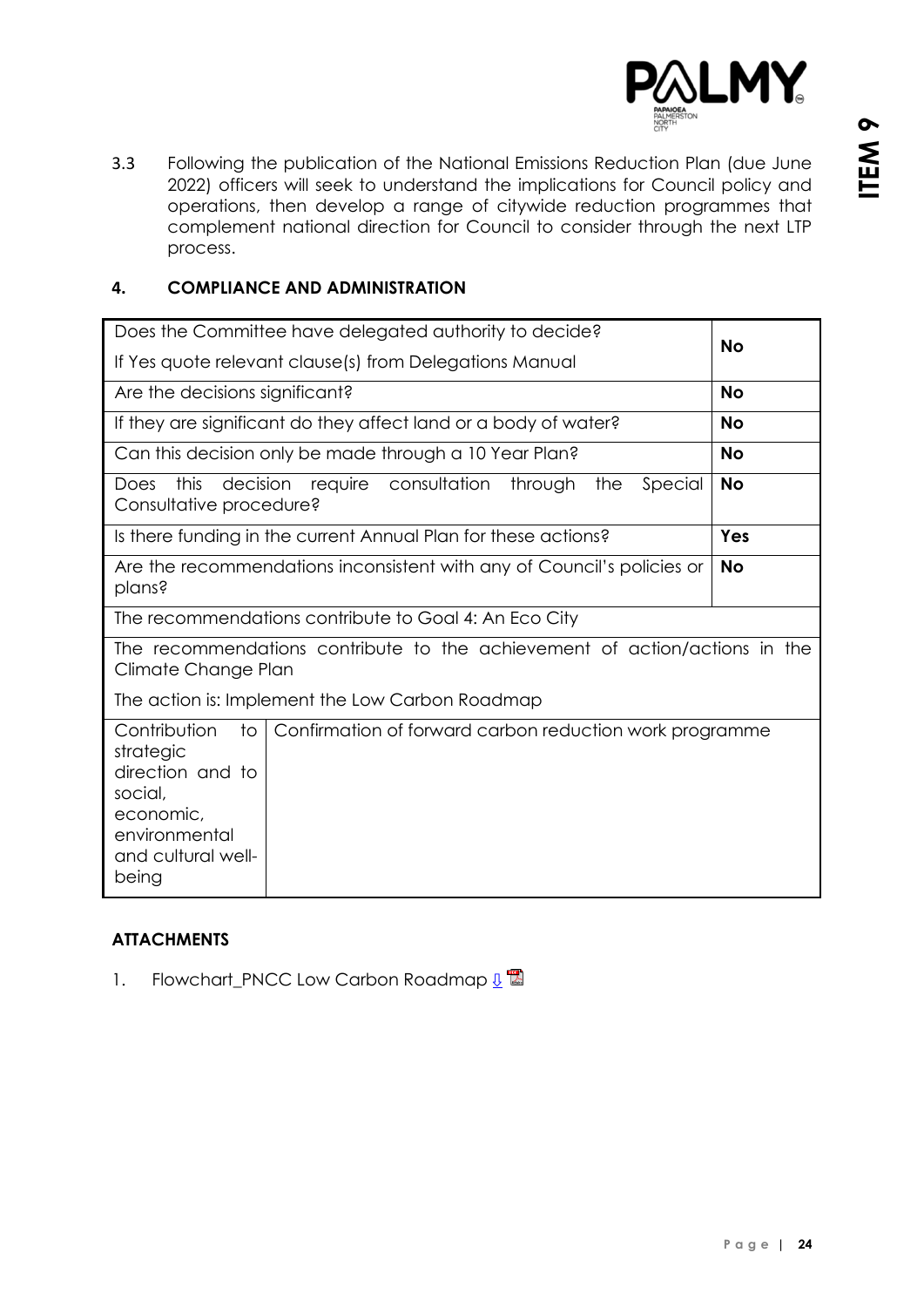### <span id="page-24-0"></span>**Rapidly Changing National Context**

- Climate Change Response (Zero Carbon) Act 2019
- Establishment of Climate Change Commission
- National Emissions Reduction Plan June 2022
- ETS carbon price has roughly tripled since 2020

### **PNCC Priorities**

- Organisational Emissions
- Transport
- Land Use Planning
- Forestry

### **Optimising Value**

- Set an internal price on carbon equal to the Emissions Trading Scheme price
- Identify opportunities for emission reductions
- Analyse projects in terms of 'net present value'
- Deliver projects that return value to ratepayers
- Low Carbon Fund provides flexibility, enabling Council to take further opportunities as they arise

# **ITEM 9 - ATTACHMENT 1**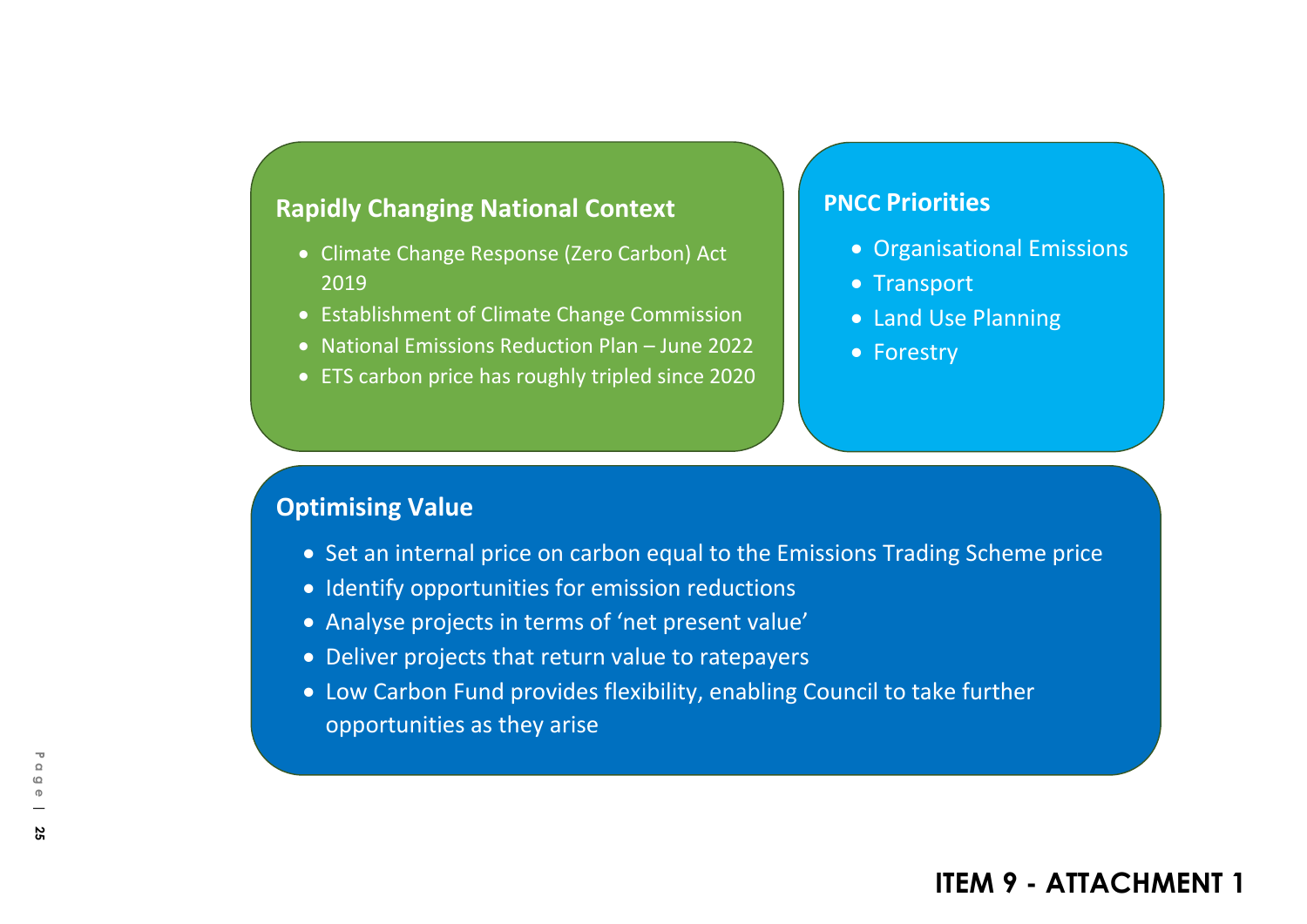

**ITEM 9 - ATTACHMENT 1**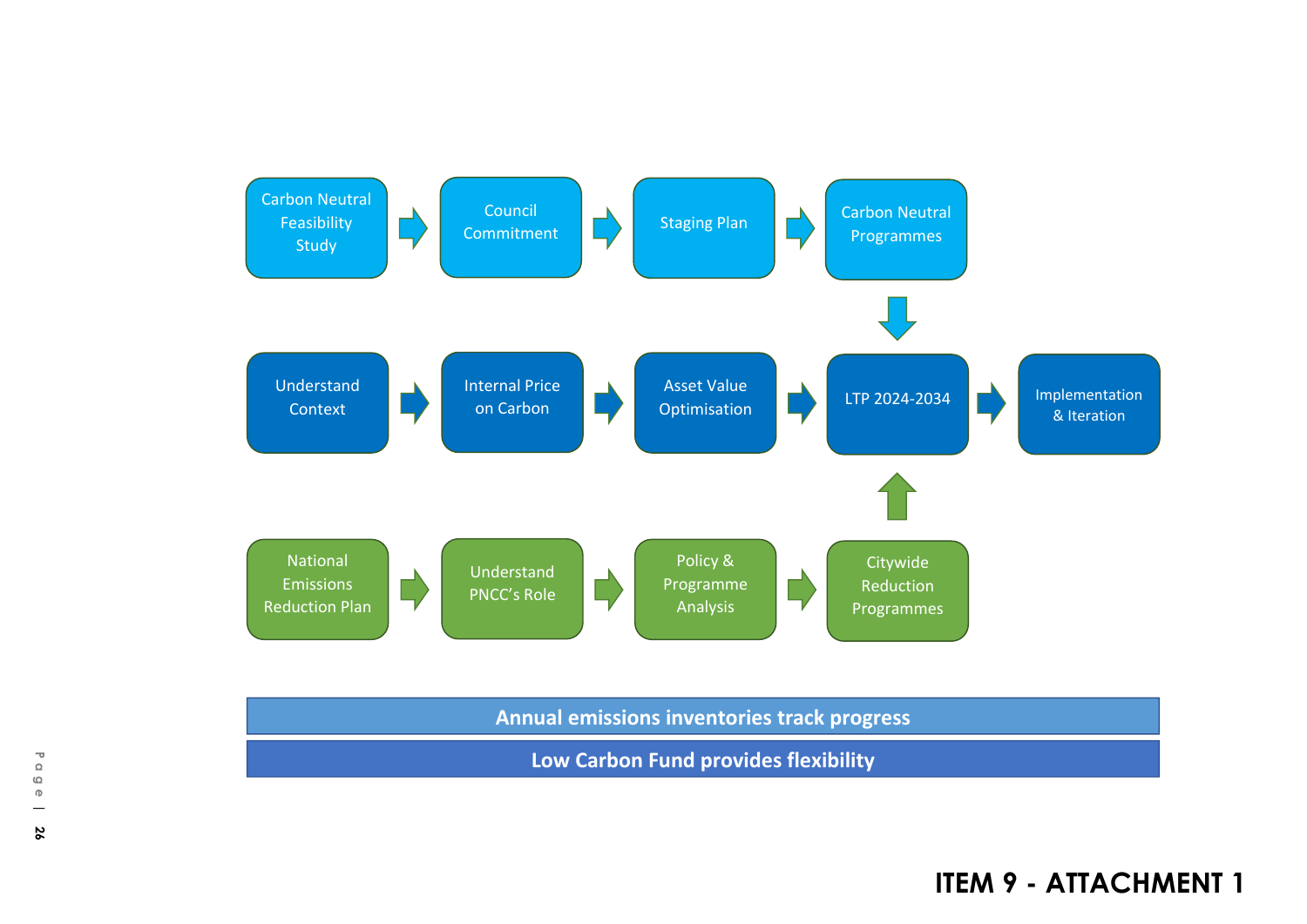

### <span id="page-26-0"></span>**COMMITTEE WORK SCHEDULE**

**TO: Environmental Sustainability Committee**

**MEETING DATE: 30 March 2022**

**TITLE: Committee Work Schedule - March 2022**

#### **RECOMMENDATION TO ENVIRONMENTAL SUSTAINABILITY COMMITTEE**

**1. That the Environmental Sustainability Committee receive its Work Schedule dated March 2022.**

#### **ATTACHMENTS**

1. Work Schedule  $\mathbb{L}^{\square}$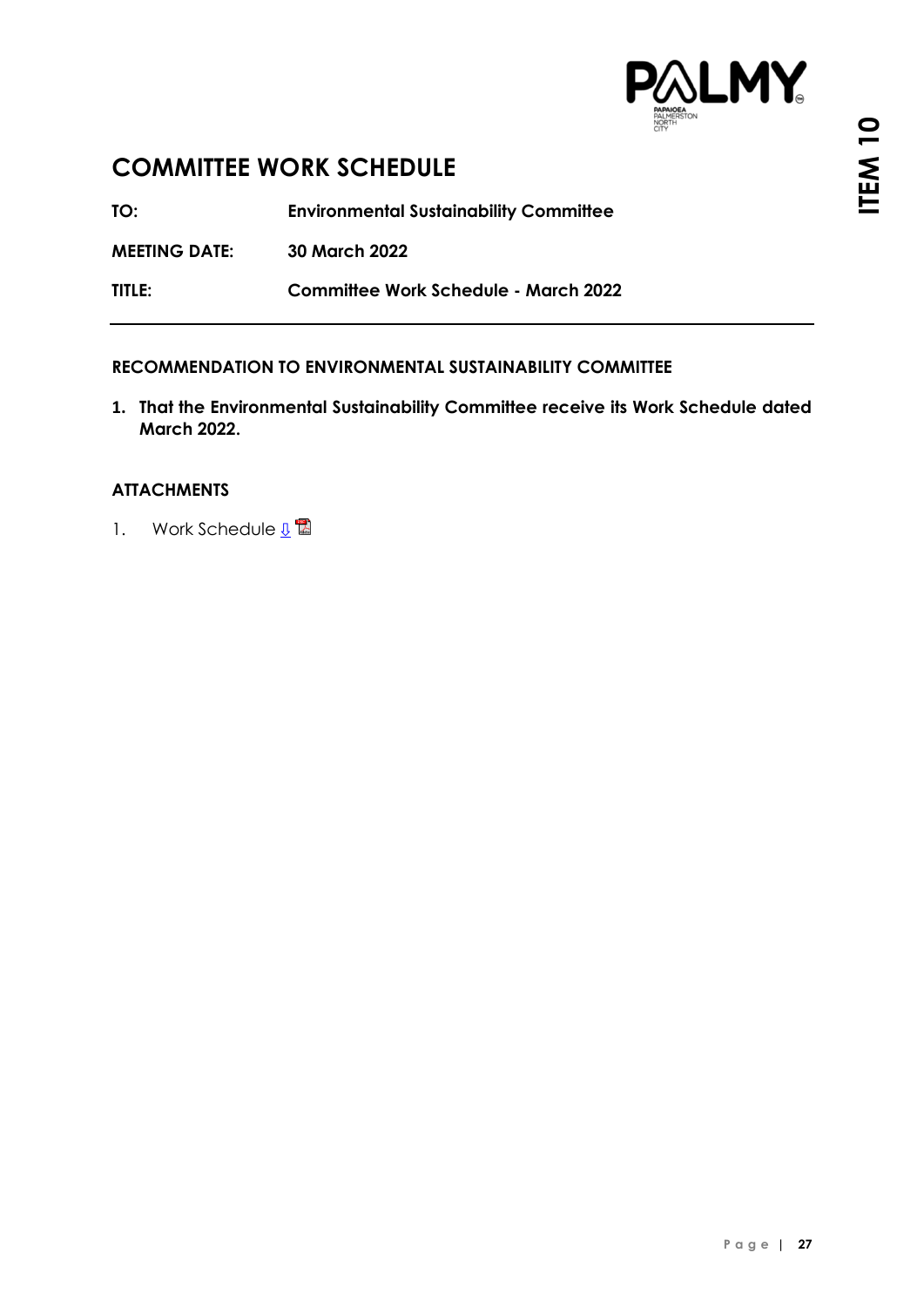# **ENVIRONMENTAL SUSTAINABILITY COMMITTEE**

# **COMMITTEE WORK SCHEDULE – MARCH <sup>2022</sup>**

<span id="page-27-0"></span>

| Item<br>No.    | <b>Estimated Report</b><br>Date | Subject                                                                           | Officer Responsible                                                   | <b>Current Position</b>                     | Date of Instruction/<br>Point of Origin                    |
|----------------|---------------------------------|-----------------------------------------------------------------------------------|-----------------------------------------------------------------------|---------------------------------------------|------------------------------------------------------------|
| $\mathbf{1}$ . | <b>March May 2022</b>           | Investigate options for eco-burial in Palmerston<br>North                         | Chief Infrastructure<br>Officer                                       | Report in progress                          | 9 December 2020<br>clause 19.2                             |
| 2.             | <b>March May 2022</b>           | Environmental Sustainability Report 2021                                          | Assistant Chief<br>Executive/ Chief<br><b>Planning Officer</b>        | Report in progress                          | Terms of Reference<br>of Committee                         |
| 3              | March 2022                      | Confirmation of gross vs net organisational<br>emissions reporting                | <b>Chief Planning Officer</b>                                         |                                             | <b>15 September 2021</b><br>Clause 34, 2-21                |
| 4              | March 2022                      | Low Carbon Road Map                                                               | <b>Chief Planning Officer</b>                                         |                                             | Action #6<br>Climate Change<br>Plan                        |
| 5.             | Late 2022                       | Environmental Sustainability Report 2022                                          | <b>Assistant Chief</b><br>Executive/ Chief<br><b>Planning Officer</b> |                                             | Terms of Reference<br>of Committee                         |
| 6.             | May 2022                        | Opportunities for native species re-introductions<br>in the Turitea Reserve area. | <b>Chief Planning Officer</b>                                         | Gathering data                              | 17 November 2021<br>Clause 38.2                            |
| 7.             | <b>May 2022</b>                 | 2021 Citywide Emissions Inventory                                                 | <b>Chief Planning Officer</b>                                         | Gathering data                              | Action #3<br>Climate change<br>plan (ongoing)              |
| 8.             | September 2022                  | Low Carbon Fund Annual Report                                                     | <b>Chief Planning Officer</b>                                         | Implementation of Low<br><b>Carbon Fund</b> | Committee of<br>Council<br>9 June 2021<br>Clause 28, 18-21 |

Oasis # <sup>13971092</sup>

# **ITEM 10 - ATTACHMENT 1**